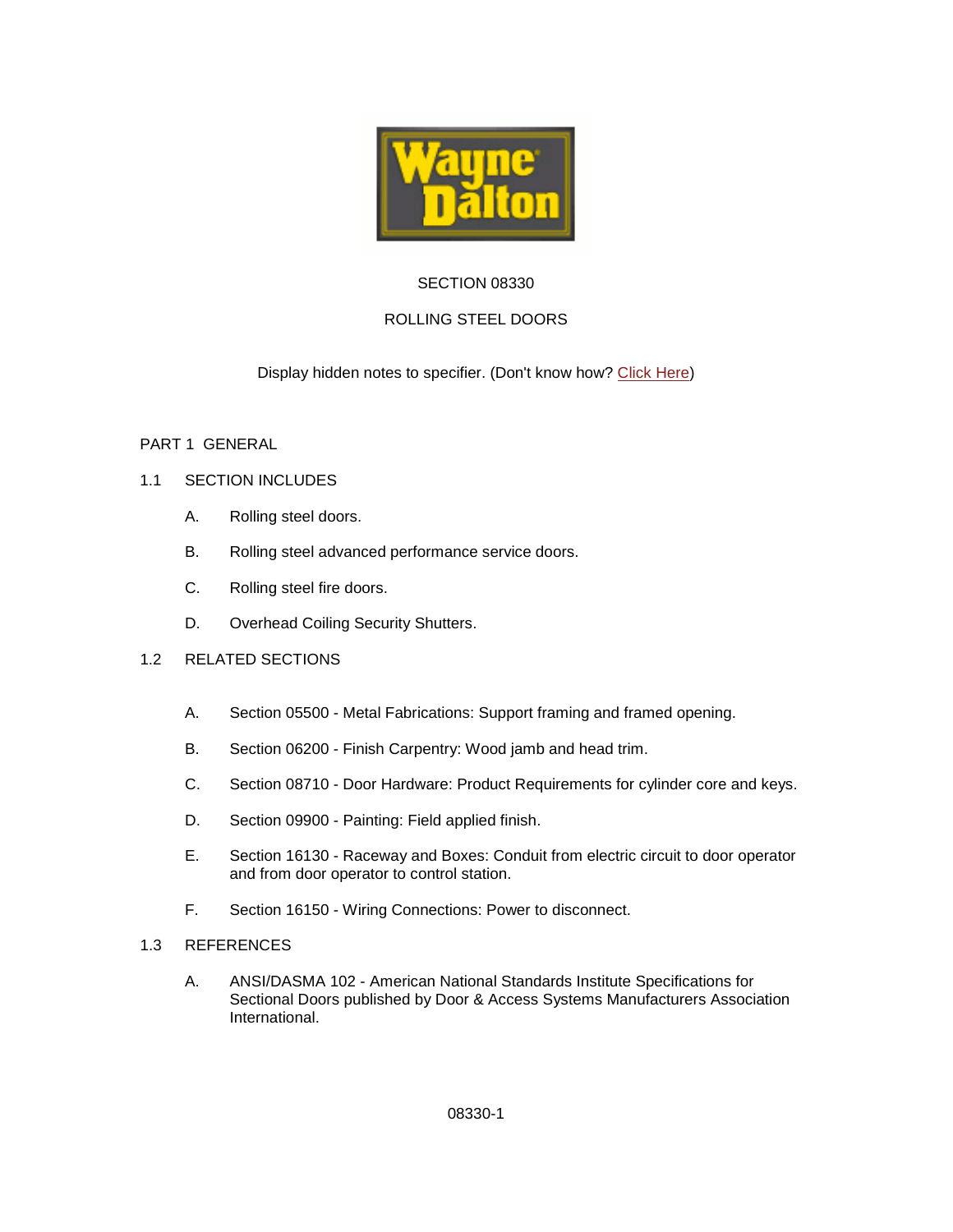- B. ANSI/DASMA 203 American National Standards Institute Specifications for nonrated fire rolling doors published by Door & Access Systems Manufacturers Association International.
- C. ASTM A 123 Zinc hot-dipped galvanized] coatings on iron and steel products.
- D. ASTM A 229 Steel wire, oil-tempered for mechanical springs.
- E. ASTM A 653 Steel sheet, zinc-coated galvanized by the hot-dipped process, commercial quality.
- F. ASTM E 330 Structural performance of exterior windows, curtain walls, and doors by uniform static air pressure difference.
- G. ASTM E 413 Classification for Rating Sound Insulation

### 1.4 SUBMITTALS

- A. Submit under provisions of Section 01300.
- B. Product Data: Manufacturer's data sheets on each product to be used, including:
	- 1. Preparation instructions and recommendations.
	- 2. Storage and handling requirements and recommendations.
	- 3. Installation methods.
- C. Shop Drawings: Include detailed plans, elevations, details of framing members, anchoring methods, required clearances, hardware, and accessories. Include relationship with adjacent construction.
- D. LEED Submittals: Provide documentation of how the requirements of Credit will be met:
	- 1. List of proposed materials with recycled content. Indicate post-consumer recycled content and pre-consumer recycled content for each product having recycled content.
	- 2. Product data and certification letter indicating percentages by weight of postconsumer and pre-consumer recycled content for products having recycled content.
- E. Selection Samples: For each finish product specified, two complete sets of color chips representing manufacturer's full range of available colors and patterns.
- F. Verification Samples: For each finish product specified, two samples, minimum size 6 inches (150 mm) long, representing actual product, color, and patterns.
- G. Manufacturer's Certificates: Certify products meet or exceed specified requirements.
- H. Closeout Submittals: Provide manufacturer's maintenance instructions that include recommendations for periodic checking, adjustment and lubrication of components.

#### 1.5 QUALITY ASSURANCE

A. Manufacturer Qualifications: Company specializing in performing Work of this section with a minimum of five years experience in the fabrication and installation of security closures.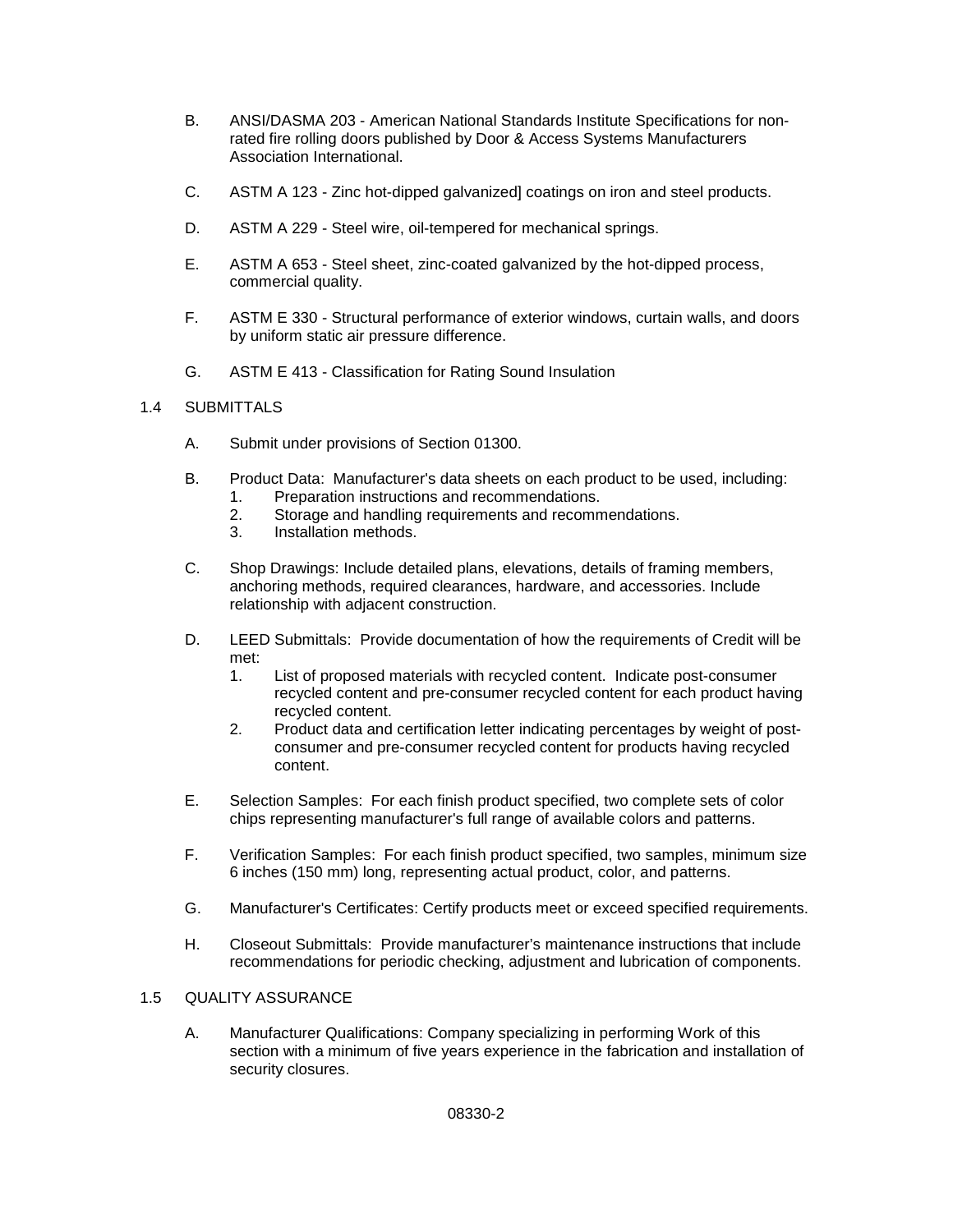- B. Installer Qualifications: Installer Qualifications: Company specializing in performing Work of this section with minimum three years and an authorized Wayne Dalton installer.
- C. Mock-Up: Provide a mock-up for evaluation of surface preparation techniques and application workmanship.
	- 1. Finish areas designated by Architect.
	- 2. Do not proceed with remaining work until workmanship, color, and sheen are approved by Architect.
	- 3. Refinish mock-up area as required to produce acceptable work.

### 1.6 DELIVERY, STORAGE AND HANDLING

- A. Store products in manufacturer's unopened packaging with seals and labels intact until ready for installation.
- B. Store materials off the ground in a dry, warm, ventilated weathertight location.

### 1.7 SEQUENCING

- A. Ensure that locating templates and other information required for installation of products of this section are furnished to affected trades in time to prevent interruption of construction progress.
- B. Ensure that products of this section are supplied to affected trades in time to prevent interruption of construction progress.

#### 1.8 PROJECT CONDITIONS

A. Maintain environmental conditions (temperature, humidity, and ventilation) within limits recommended by manufacturer for optimum results. Do not install products under environmental conditions outside manufacturer's absolute limits.

### 1.9 WARRANTY

- A. Provide Rolling Steel Service doors and Rolling Steel Fire doors with limited 2 Year Warranty on defects in materials and workmanship on the door; excludes the counterbalance spring and finish.
- B. Provide rolling steel Advanced Performance service doors with limited 5 Year Warranty on all doors system materials and workmanship.
- C. Provide Aluminum Security Shutters, Model 523 with limited 2 Year Warranty on defects in materials and workmanship on the door and components. Provide Powder Coat Finish with a 2 years warranty against excessive fading, cracking, blistering, flaking or peeling.

# PART 2 PRODUCTS

2.1 MANUFACTURERS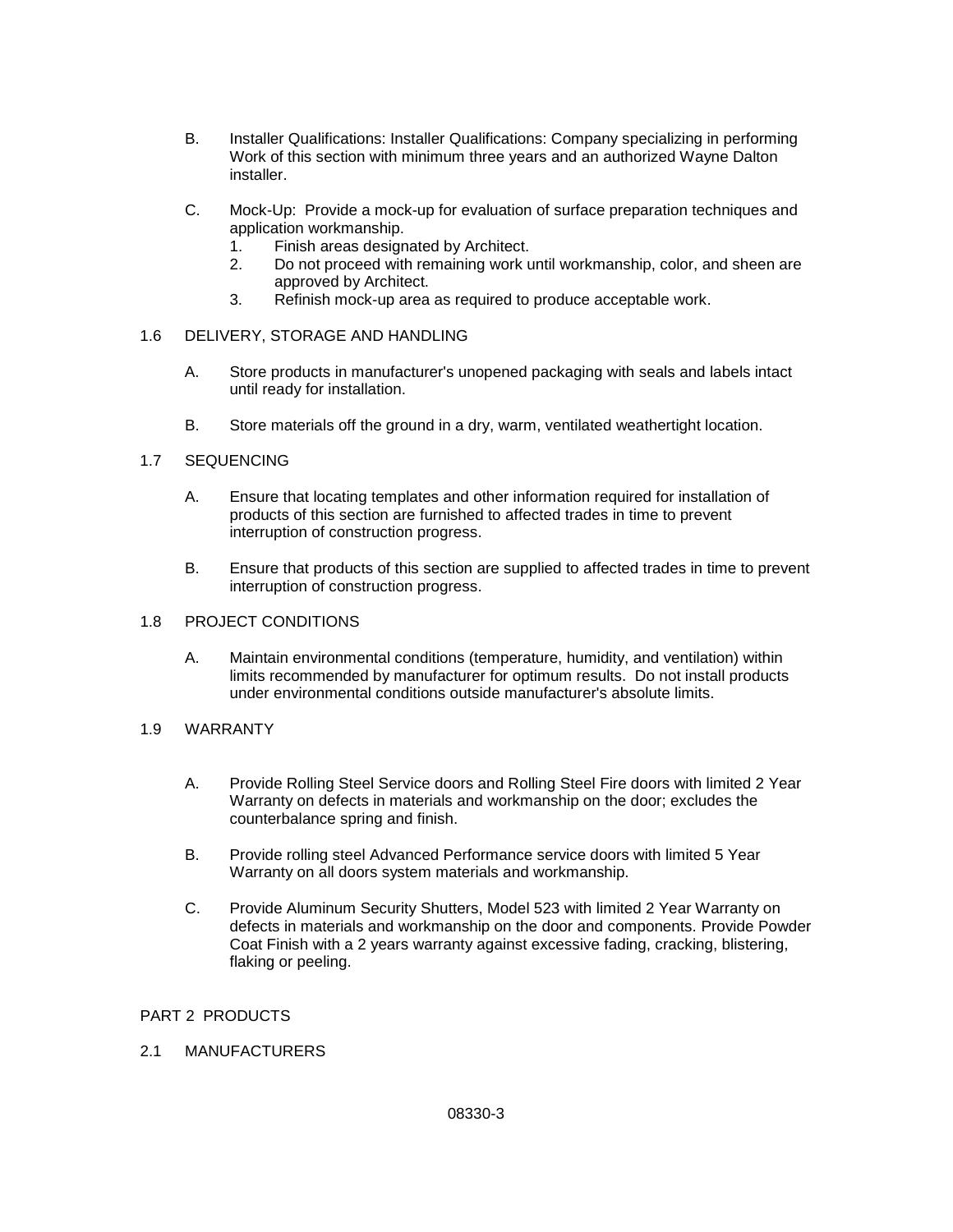- A. Acceptable Manufacturer: Wayne Dalton; 2501 S. State Highway 121 Business, Suite 200, Lewisville, TX 75067. ASD. Phone: (800) 827-3667; Web Site: [www.wayne-dalton.com.](http://www.wayne-dalton.com/) Email: info@wayne-dalton.com.
- B. Substitutions: Not permitted.
- C. Requests for substitutions will be considered in accordance with provisions of Section 01600.

# 2.2 ROLLING STEEL SERVICE DOORS

- A. Wayne Dalton Model 900 Rolling Service Doors:
	- 1. Description:
		- a. Maximum Width: 14 feet
		- b. Maximum Height: 14 feet
	- 2. Curtain: composed of interlocking roll-formed slats.
		- a. Slat Profiles/Material:
			- 1) No. 2 Curved-faced single crown slat.
				- (a) 24-gauge steel.
				- (b) 22-gauge steel.
				- (c) 20-gauge steel.
				- (d) 22-gauge stainless steel.
				- (e) 20-gauge stainless steel.
				- (f) 18-gauge aluminum (mill finish).
			- 2) No. 17 Flat-faced slat.
				- (a) 24-gauge steel.
				- (b) 22-gauge steel.
				- (c) 20-gauge steel.
				- (d) 22-gauge stainless steel.
				- (e) 20-gauge stainless steel.
			- 3) Secur-Vent Perforated slat provides optimal security and ventilation. Slat consists of 1/16 inch diameter holes offering 41 percent open area over length of each slat. Available in No. 17 flat slat up to 14 feet wide by 12 feet high.
				- (a) 22-gauge steel.
				- (b) 22-gauge stainless steel.
			- b. Ends of alternate slats fitted with metal endlocks/windlocks.
	- 3. Bottom Bar: Consists of two equal angles, 0.12 inch minimum thickness, to stiffen curtain, with astragal. Angle shall be:
		- a. Steel.
		- b. Stainless steel.
		- c. Aluminum.
	- 4. Guides:
		- a. Roll-formed steel channel bolted to wall.
		- b. Roll-formed steel channel bolted to three structural angle guide angle assembly forming a slot to retain curtains in guides. Structural grade, three angle assembly fabricated of:<br>1) Steel.
			-
			- 1) Steel.<br>2) Staink Stainless steel.
			- 3) Aluminum.
		- c. Provide with integral windlock bars and removable bottom bar stops.
	- 5. Brackets: Design to enclose ends of coil and provide support for counterbalance pipe at each end. Fabricate of steel plates, with permanently sealed ball bearings. Thickness shall be: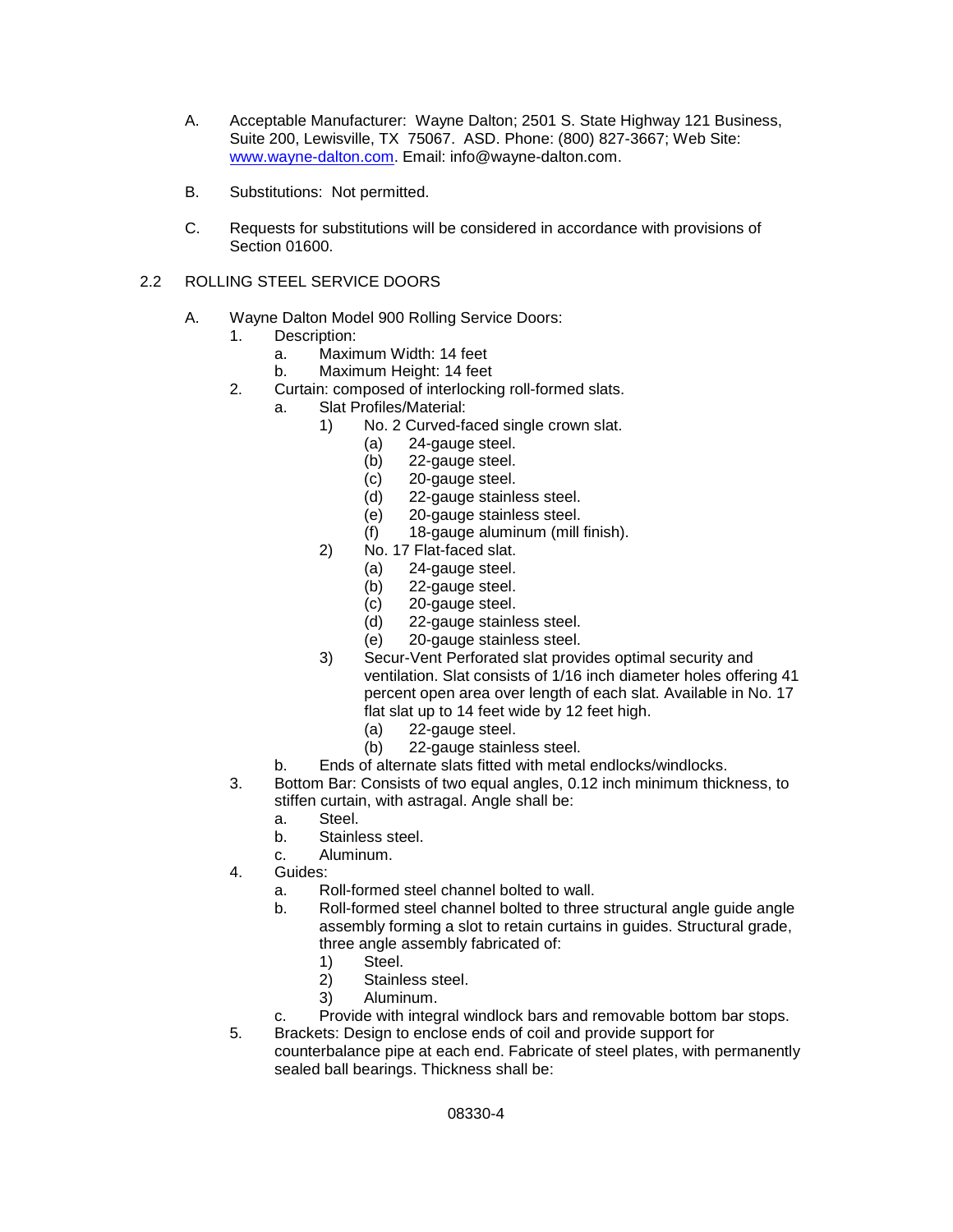- a. 3/16 inch minimum.
- b. 1/4 inch minimum.
- 6. Counterbalance: Curtain to be coiled on a pipe of sufficient size to carry door load with deflection not to exceed 0.033 inch per foot of door span. Curtain to be correctly balanced by helical springs, oil tempered torsion type. Cast iron barrel plugs will be used to anchor springs to tension shaft and pipe.
- 7. Hood: Hood to enclose curtain coil and counterbalance mechanism. Hood fabricated of sheet metal, flanged at top for attachment to header and flanged at bottom to provide longitudinal stiffness. Fabricate of:
	- a. Minimum 22-gauge B&S aluminum.
	- b. Minimum 24-gauge galvanized steel.
	- c. Minimum 24-gauge stainless steel.
- 8. Finish: Shop coat of rust inhibitive primer on non-galvanized surfaces and operating mechanisms. Guides and bracket plates will be coated with a flat black prime paint.
	- a. Galvanized Steel:
		- 1) Gray baked on primer.
		- 2) White baked on primer.
		- 3) Beige baked on primer.
		- 4) Brown baked on primer.
		- 5) Powdercoat finish as selected from manufacturer's RAL color selections.
		- 6) Powdercoat finish in custom color as selected.
	- b. Aluminum Finish:
		- 1) Mill finish.
		- 2) Clear anodized.
		- 3) Bronze anodized.
	- c. Stainless Steel finish.
		- 1) #4 finish.
- 9. Operation: Door will be operated by means of:
	- a. Manual, lift-up.
	- b. Chain hoist.
	- c. Awning crank.<br>d. Wall crank box
	- Wall crank box.
	- e. Motor operation.
	- f. Motor operation with electrical sensing edge attached to bottom bar to stop and reverse door when it contacts an object during the closing cycle.
	- g. Motor operation with pneumatic sensing edge attached to bottom bar to stop and reverse door when it contacts an object during the closing cycle.
- 10. Weatherstripping: Bottom astragal, optional surface guide weatherstrip, and internal hood baffle.
- 11. Locking:
	- a. Interior slide-bolts suitable for padlocks by others.
	- b. Chain-hoist door provided with chain keepers suitable for padlocks by others.
	- c. Electric-motor operation doors provided with lock through the operator gearing.
	- d. Provide with cylinder locks.
	- e. Provide with thumb turn.
- 12. Windload: Windload minimum \_\_\_ psf per DASMA 102-2012 and as required by local codes.
- 13. Mounting: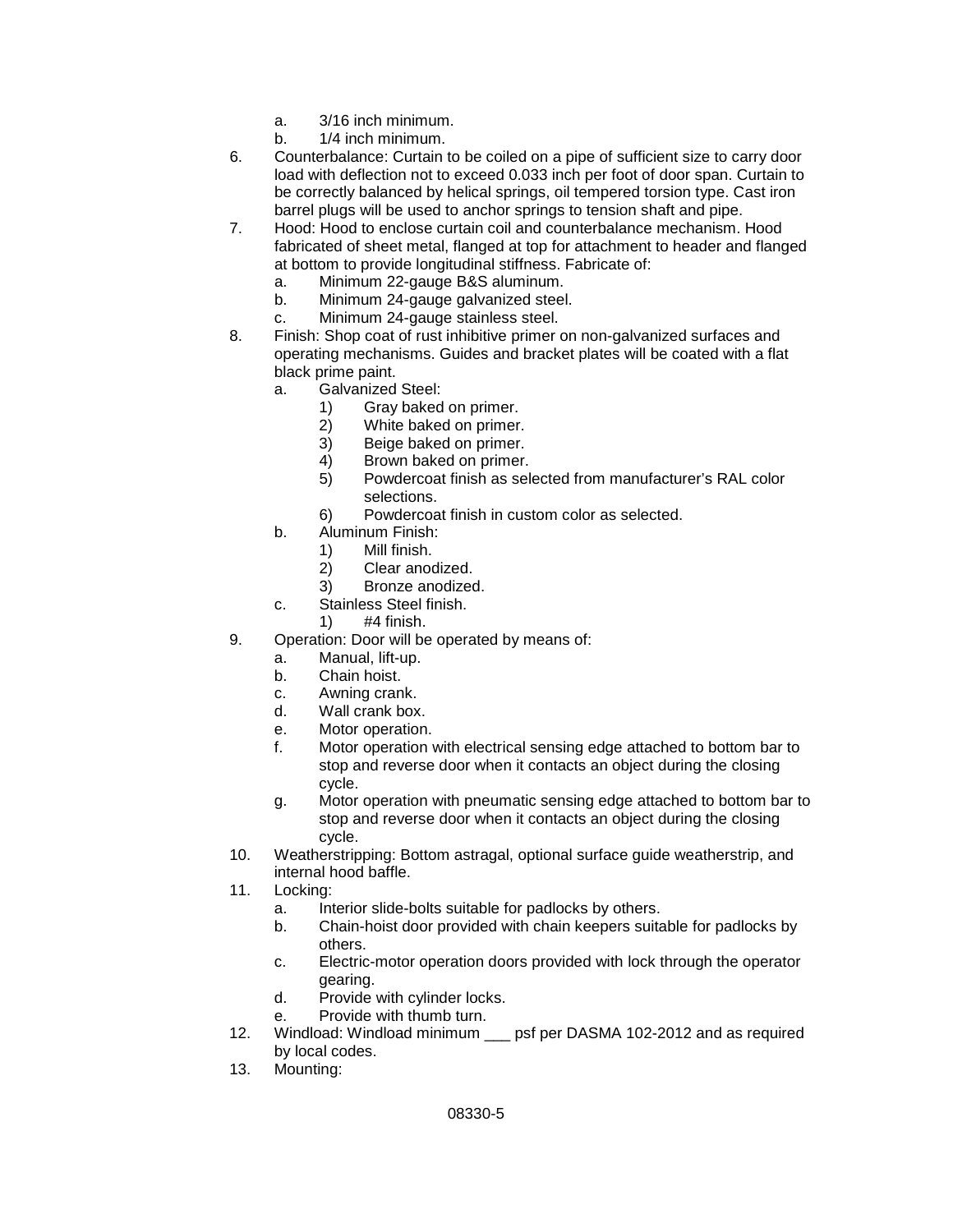- a. Steel jambs,
- b. Wood jambs.
- c. Masonry jambs.
- B. Wayne Dalton Model 926 Service Doors:
	- 1. Description:
		- a. Maximum Width: 12 feet.
		- b. Maximum Height: 12 feet.
	- 2. Curtain: composed of interlocking roll-formed slats.
		- a. Slat Profiles/Material:
			- 1) No. 17 Flat-faced slat, 26-gauge steel.
		- b. Ends of alternate slats fitted with metal endlocks/windlocks.
	- 3. Bottom Bar: Consists of two equal angles to stiffen curtain, with astragal.
	- 4. Guides: Roll-formed steel channel bolted to angle to form a slot to retain curtains in guides.
	- 5. Brackets: Design to enclose ends of coil and provide support for counterbalance pipe at each end. Fabricate of steel plates, with permanently sealed ball bearings. Thickness shall be:
		- a. 3/16 inch minimum.
	- 6. Counterbalance: Curtain to be coiled on a pipe of sufficient size to carry door load with deflection not to exceed 0.033 inch per foot of door span. Curtain to be correctly balanced by helical springs, oil tempered torsion type. Cast iron barrel plugs will be used to anchor springs to tension shaft and pipe.
	- 7. Hood: Hood to enclose curtain coil and counterbalance mechanism. Hood fabricated of galvanized steel, flanged at top for attachment to header and flanged at bottom to provide longitudinal stiffness.
	- 8. Finish: Shop coat of rust inhibitive primer on non-galvanized surfaces and operating mechanisms. Guides and bracket plates will be coated with a flat black prime paint.
		- a. Galvanized Steel:
			- 1) White baked on primer.
	- 9. Operation: Door will be operated by means of:
		- a. Manual, lift-up.
		- b. Chain hoist.
		- c. Motor operation.
		- d. Motor operation with electrical sensing edge attached to bottom bar to stop and reverse door when it contacts an object during the closing cycle.
		- e. Motor operation with pneumatic sensing edge attached to bottom bar to stop and reverse door when it contacts an object during the closing cycle.
	- 10. Weatherstripping:
		- a. Vinyl bulb bottom seal.
	- 11. Locking:
		- a. Interior slide-bolts suitable for padlocks by others.
		- b. Chain-hoist door provided with chain keepers suitable for padlocks by others.
		- c. Electric-motor operation doors provided with lock through the operator gearing.
	- 12. Windload: Windload minimum \_\_\_ psf per DASMA 102-2012 and as required by local codes.
	- 13. Mounting:
		- a. Steel jambs,<br>b. Wood jambs
		- Wood jambs.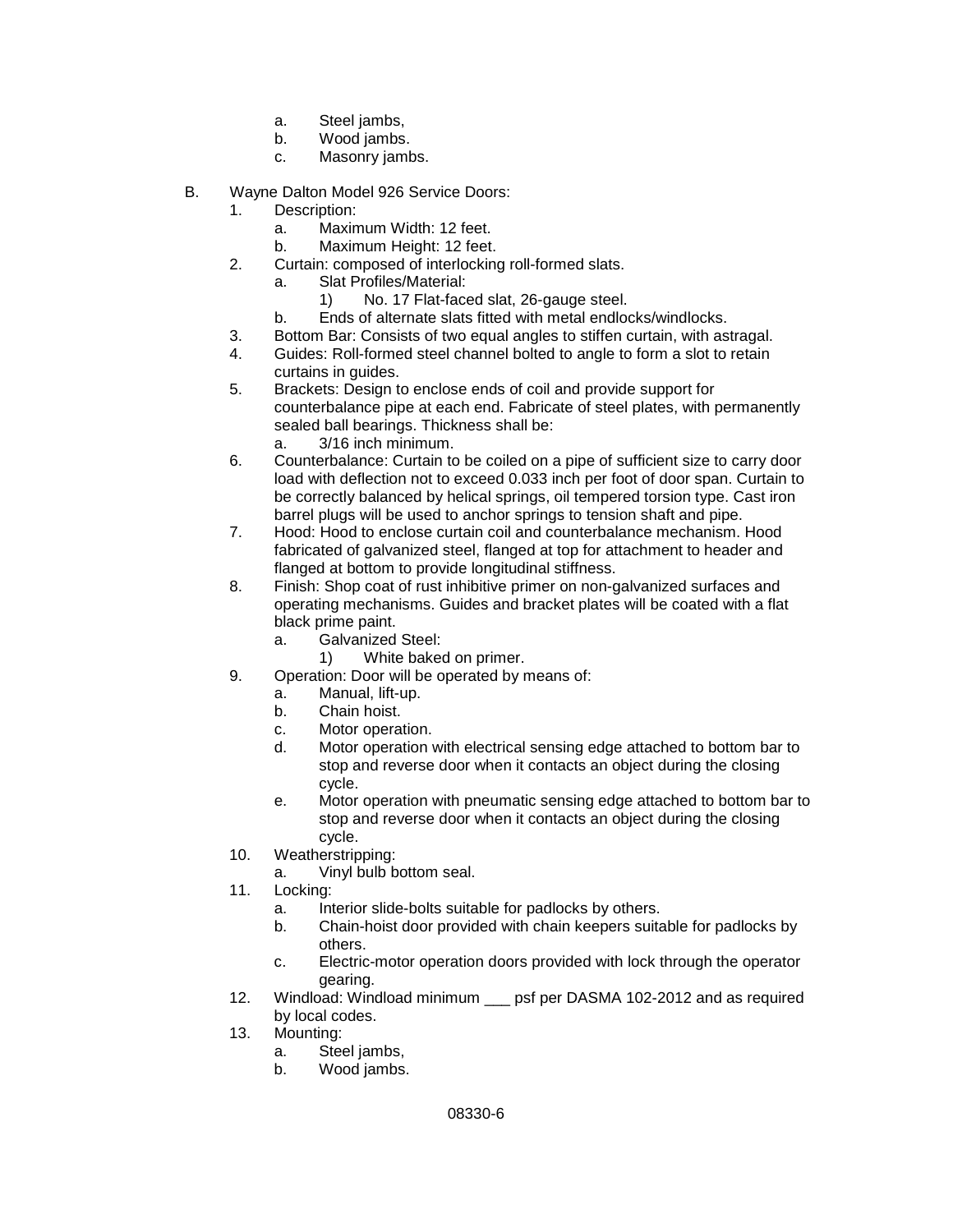- c. Masonry jambs.
- C. Wayne Dalton Model 800 Rolling Service Doors:
	- 1. Description:
		- a. Maximum Width: 40 feet
		- b. Maximum Height: 40 feet
	- 2. Curtain: composed of interlocking roll-formed slats.
		- a. Slat Profiles/Material:
			- 1) No. 4 Curved-faced single crown slat.
				- (a) 22-gauge steel.
				- (b) 20-gauge steel.
				- (c) 18-gauge steel.<br>(d) 16-gauge steel.
				- 16-gauge steel.
				- (e) 22-gauge stainless steel.
				- (f) 20-gauge stainless steel.
				- (g) 18-gauge stainless steel.
				- (h) 16-gauge aluminum.
				- (i) 14-gauge aluminum.
			- 2) No. 14 Flat-faced slat.
				- (a) 22-gauge steel.
				- (b) 20-gauge steel.
				- (c) 18-gauge steel.
				- (d) 16-gauge steel.
				- (e) 22-gauge stainless steel.
				- (f) 20-gauge stainless steel.
				- (g) 18-gauge stainless steel.
				- (h) 16-gauge aluminum).
				- (i) 14-gauge aluminum.
			- 3) Secur-Vent Perforated slat provides optimal security and ventilation. Slat consists of 1/16 inch diameter holes offering 41 percent open area over length of each slat. Available in No. 14 flat slat up to 22 feet wide by 20 feet high.
				- (a) 20-gauge steel.<br>(b) 20-gauge stainle
				- 20-gauge stainless steel.
			- b. Ends of alternate slats fitted with metal endlocks/windlocks.
	- 3. Bottom Bar: Consists of two equal angles, 0.12 inch minimum thickness, to stiffen curtain, with astragal. Angle shall be:
		- a. Steel.
		- b. Stainless steel.
		- c. Aluminum.
	- 4. Guides:
		- a. Roll-formed steel channel bolted to wall.
		- b. Roll-formed steel channel bolted to three structural angle guide angle assembly forming a slot to retain curtains in guides. Structural grade, three angle assembly fabricated of:
			- 1) Steel.
			- 2) Stainless steel.<br>3) Aluminum
			- 3) Aluminum.
		- c. Provide with integral windlock bars and removable bottom bar stops.
	- 5. Brackets: Design to enclose ends of coil and provide support for counterbalance pipe at each end. Fabricate of steel plates, with permanently sealed ball bearings. Thickness shall be:
		- a.  $3/16$  inch minimum.<br>b  $1/4$  inch minimum
		- 1/4 inch minimum.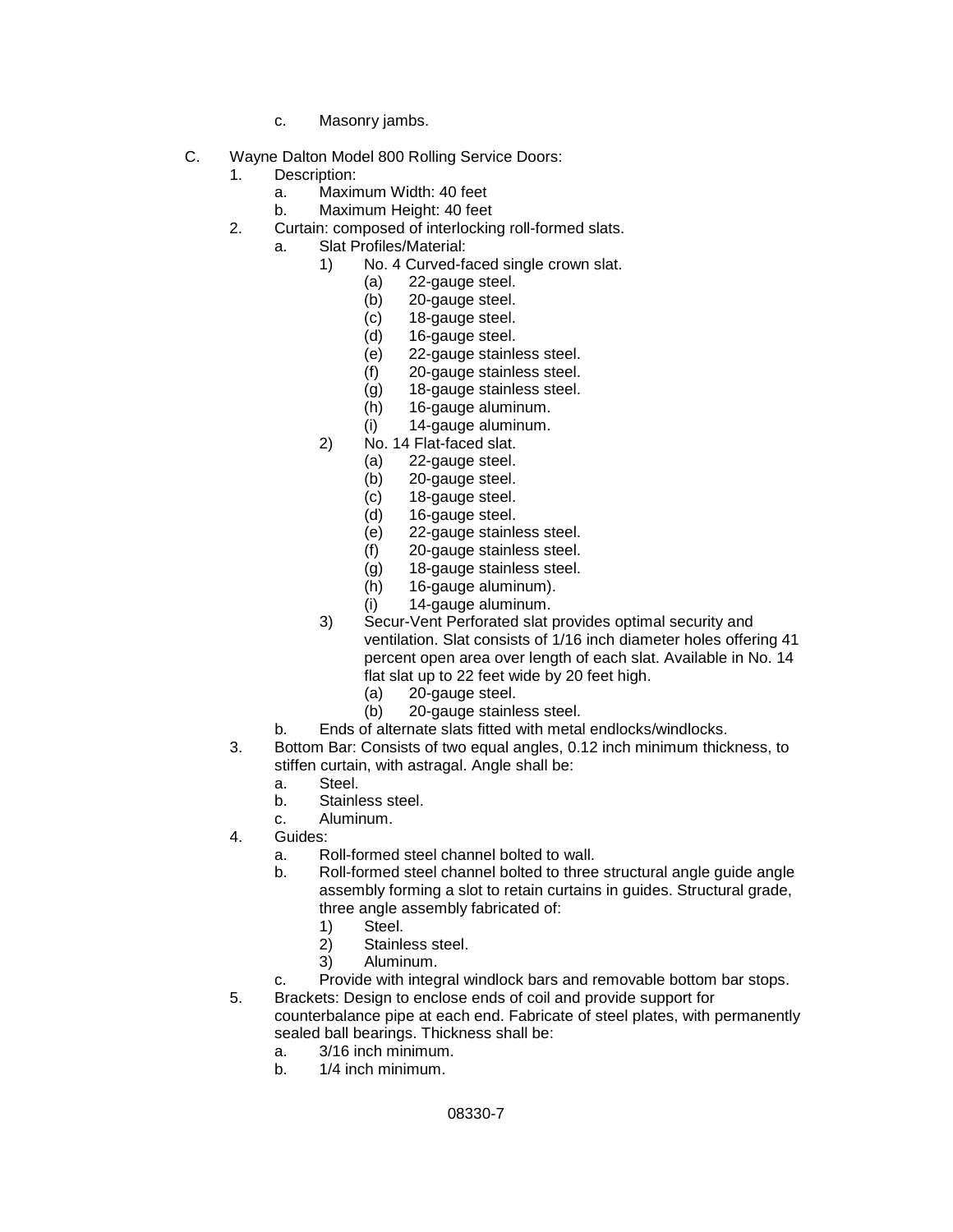- 6. Counterbalance: Curtain to be coiled on a pipe of sufficient size to carry door load with deflection not to exceed 0.033 inch per foot of door span. Curtain to be correctly balanced by helical springs, oil tempered torsion type. Cast iron barrel plugs will be used to anchor springs to tension shaft and pipe.
- 7. Hood: Hood to enclose curtain coil and counterbalance mechanism. Hood fabricated of sheet metal, flanged at top for attachment to header and flanged at bottom to provide longitudinal stiffness. Fabricate of:
	- a. Minimum 22-gauge B&S aluminum.
	- b. Minimum 24-gauge galvanized steel.
	- c. Minimum 24-gauge stainless steel.
- 8. Finish: Shop coat of rust inhibitive primer on non-galvanized surfaces and operating mechanisms. Guides and bracket plates will be coated with a flat black prime paint.
	- a. Galvanized Steel:
		- 1) Gray baked on primer.<br>2) White baked on primer
		- White baked on primer.
		- 3) Beige baked on primer.
		- 4) Brown baked on primer.
		- 5) Powdercoat finish as selected from manufacturer's RAL color selections.
		- 6) Powdercoat finish in custom color as selected.
	- b. Aluminum Finish:
		- 1) Mill finish.<br>2) Clear anod
		- Clear anodized.
		- 3) Bronze anodized.
	- c. Stainless Steel finish.
		- 1) #4 finish.
- 9. Operation: Door will be operated by means of:
	- a. Manual, lift-up.
	- b. Chain hoist.
	- c. Awning crank.
	- d. Wall crank box.
	- e. Motor operation.<br>f. Motor operation
	- Motor operation with electrical sensing edge attached to bottom bar to stop and reverse door when it contacts an object during the closing cycle.
	- g. Motor operation with pneumatic sensing edge attached to bottom bar to stop and reverse door when it contacts an object during the closing cycle.
- 10. Weatherstripping: Bottom astragal, optional surface guide weatherstrip, and internal hood baffle.
- 11. Locking:
	- a. Interior slide-bolts suitable for padlocks by others.
	- b. Chain-hoist door provided with chain keepers suitable for padlocks by others.
	- c. Electric-motor operation doors provided with lock through the operator gearing.
	- d. Provide with cylinder locks.
	- e. Provide with thumb turn.
- 12. Windload: Windload minimum \_\_\_ psf per DASMA 102-2012 and as required by local codes.
- 13. Mounting:
	- a. Steel jambs,<br>b. Wood jambs.
	- Wood jambs.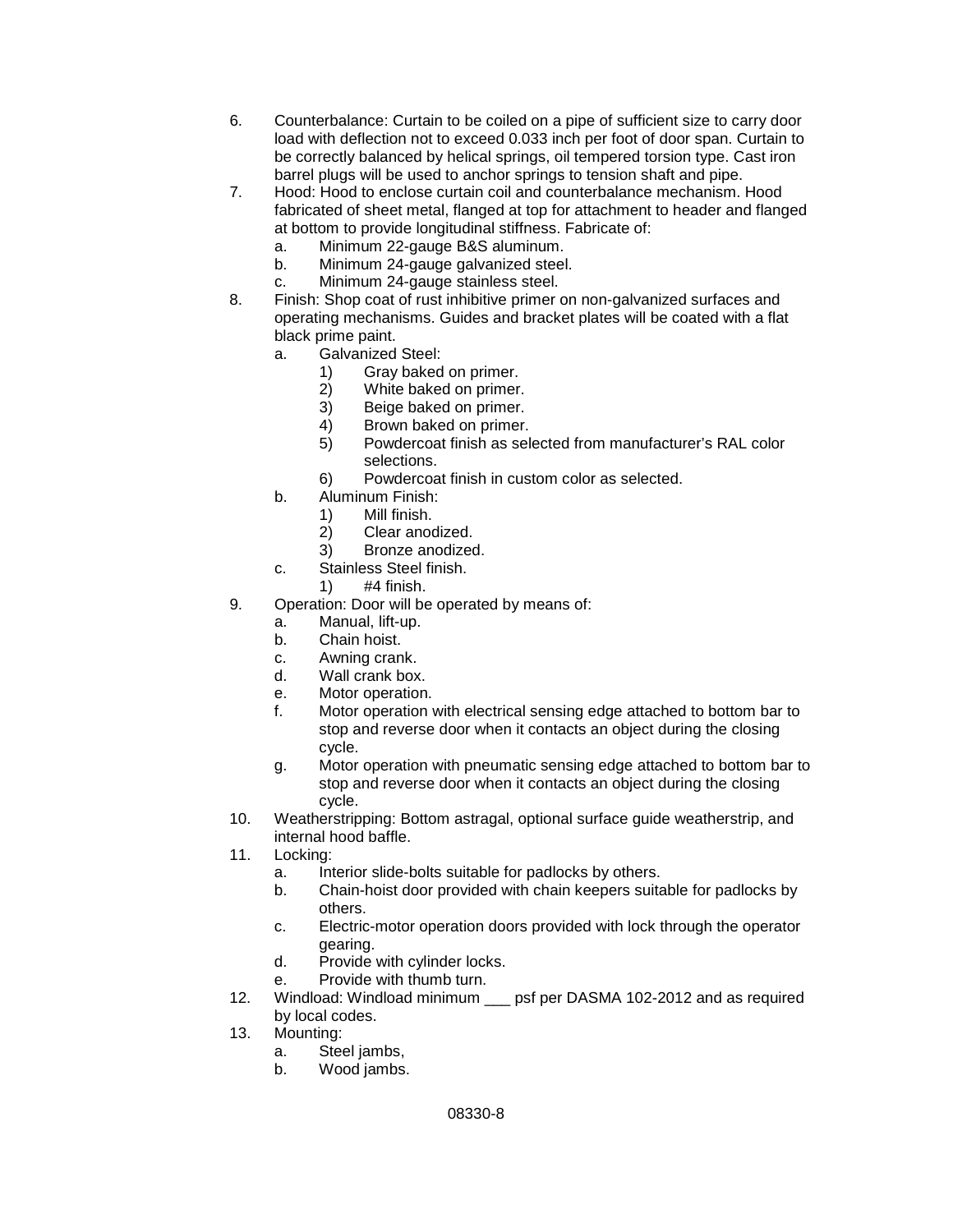- c. Masonry jambs.
- D. Wayne Dalton Model 800C Insulated Rolling Service Doors:
	- Description:
		- a. Maximum Width: 42 feet
		- b. Maximum Height: 30 feet
		- c. ASTM E 413 Sound transmission class acoustical performance value = STC 22.
	- 2. Curtain: composed of interlocking roll-formed slats.
		- a. Slat Profiles/Material:
			- 1) No. 34 Flat-faced slat. The area between the #34 exterior slat and the back slat filled with polyurethane insulation, R-value of  $7.7$  (U = 0.15).
				- (a) 22-gauge galvanized steel with 24-gauge back.<br>(b) 20-gauge galvanized steel with 24-gauge back.
				- 20-gauge galvanized steel with 24-gauge back.
				- (c) 18-gauge galvanized steel with 24-gauge back.
				- (d) 16-gauge aluminum with 24-gauge aluminum back.
				- (e) 22-gauge stainless steel with 24-gauge steel back.
				- (f) 20-gauge stainless steel with 24-gauge steel back.
				- (g) 18-gauge stainless steel with 24-gauge steel back
		- b. Ends of alternate slats fitted with metal endlocks/windlocks.
	- 3. Bottom Bar: Consists of two equal angles, 0.12 inch minimum thickness, to stiffen curtain, with astragal. Angle shall be:
		- a. Steel.
		- b. Stainless steel.
		- c. Aluminum.
	- 4. Guides:
		- a. Roll-formed steel channel bolted to wall.
		- b. Roll-formed steel channel bolted to three structural angle guide angle assembly forming a slot to retain curtains in guides. Structural grade, three angle assembly fabricated of:
			-
			- 1) Steel.<br>2) Staink 2) Stainless steel.<br>3) Aluminum.
			- 3) Aluminum.
		- c. Provide with integral windlock bars and removable bottom bar stops.
	- 5. Brackets: Design to enclose ends of coil and provide support for counterbalance pipe at each end. Fabricate of steel plates, with permanently sealed ball bearings. Thickness shall be:
		- a. 3/16 inch minimum.
		- b. 1/4 inch minimum.
	- 6. Counterbalance: Curtain to be coiled on a pipe of sufficient size to carry door load with deflection not to exceed 0.033 inch per foot of door span. Curtain to be correctly balanced by helical springs, oil tempered torsion type. Cast iron barrel plugs will be used to anchor springs to tension shaft and pipe.
	- 7. Hood: Hood to enclose curtain coil and counterbalance mechanism. Hood fabricated of sheet metal, flanged at top for attachment to header and flanged at bottom to provide longitudinal stiffness. Fabricate of:
		- a. Minimum 22-gauge B&S aluminum.
		- b. Minimum 24-gauge galvanized steel.
		- c. Minimum 24-gauge stainless steel.
	- 8. Finish: Shop coat of rust inhibitive primer on non-galvanized surfaces and operating mechanisms. Guides and bracket plates will be coated with a flat black prime paint.
		- a. Galvanized Steel: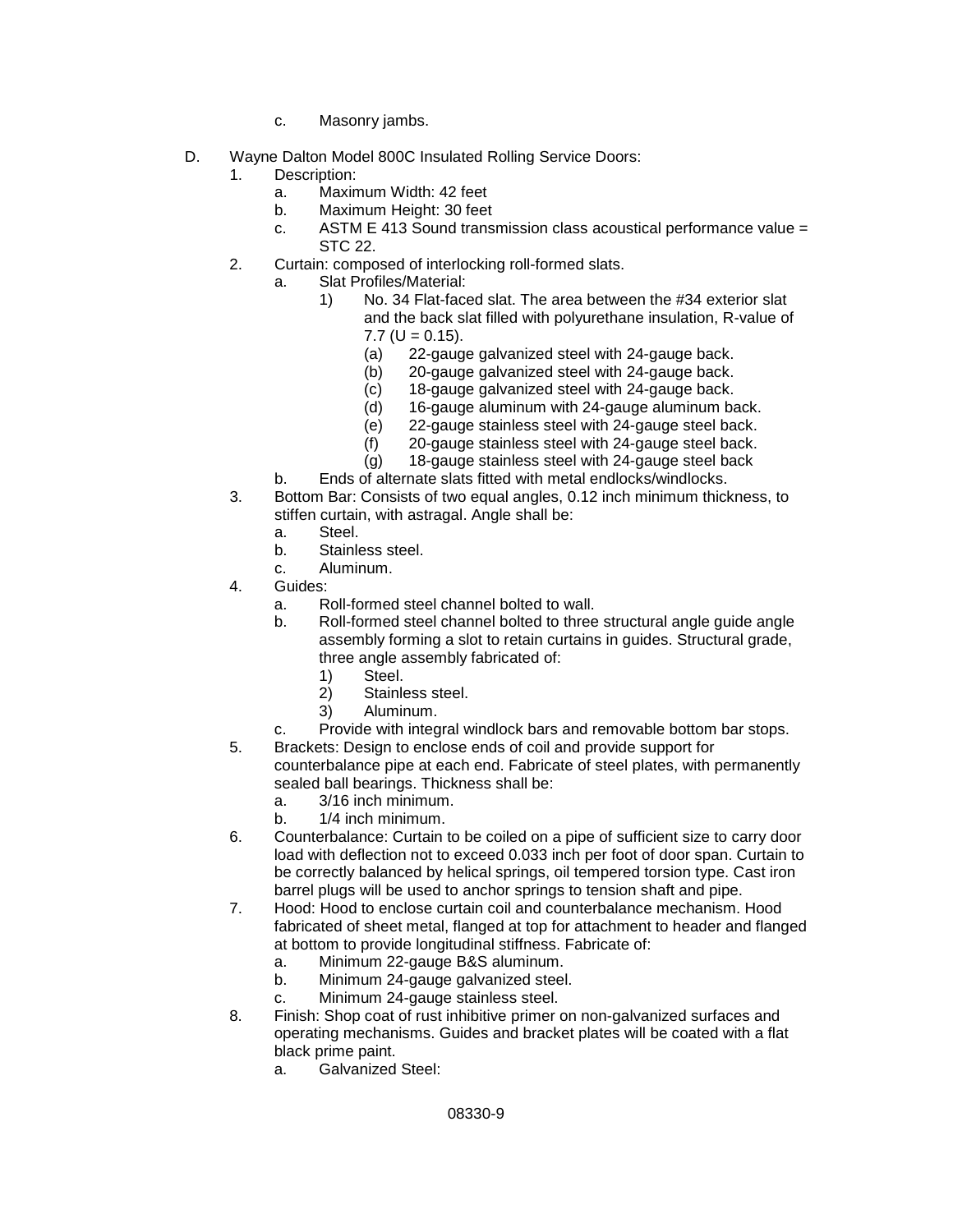- 1) Gray baked on primer.
- 2) White baked on primer.
- 3) Beige baked on primer.<br>4) Brown baked on primer.
- Brown baked on primer.
- 5) Powdercoat finish as selected from manufacturer's RAL color selections.
- 6) Powdercoat finish in custom color as selected.
- b. Aluminum Finish:
	- 1) Mill finish.<br>2) Clear anod
	- Clear anodized.
	- 3) Bronze anodized.
- c. Stainless Steel finish.
	- 1) #4 finish.
- 9. Operation: Door will be operated by means of:
	- a. Manual, lift-up.
	- b. Chain hoist.
	- c. Awning crank.
	- d. Wall crank box.
	- e. Motor operation.
	- f. Motor operation with electrical sensing edge attached to bottom bar to stop and reverse door when it contacts an object during the closing cycle.
	- g. Motor operation with pneumatic sensing edge attached to bottom bar to stop and reverse door when it contacts an object during the closing cycle.
- 10. Weatherstripping: Doors will include bottom astragal, optional surface guide weatherstrip, and internal hood baffle.
	- a. Provide with lintel brush weatherstrip.
- 11. Air Infiltration Package: IECC 2012/2015) listed product to meet C402.4.3 2012 Air leakage <1.00 cfm/ft2
	- a. Air infiltration perimeter seal package includes: guide cover, guide cap, dual brush exterior guide seal, 3 inch lintel rubber seal, internal hood baffle and bottom astragal.
- 12. Locking:
	- a. Interior slide-bolts suitable for padlocks by others.
	- b. Chain-hoist door provided with chain keepers suitable for padlocks by others.
	- c. Electric-motor operation doors provided with lock through the operator gearing.
	- d. Provide with cylinder locks.
	- e. Provide with thumb turn.
- 13. Windload: Windload minimum \_\_\_ psf per DASMA 102-2012 and as required by local codes.
- 14. Mounting:
	- a. Steel jambs,
	- b. Wood jambs.
	- c. Masonry jambs.

# 2.3 ROLLING STEEL ADVANCED PERFORMANCE DOORS

- A. Wayne Dalton Model 800 with Advanced Rolling Door System Option:
	- 1. Description:
		- a. Maximum Width: 20 feet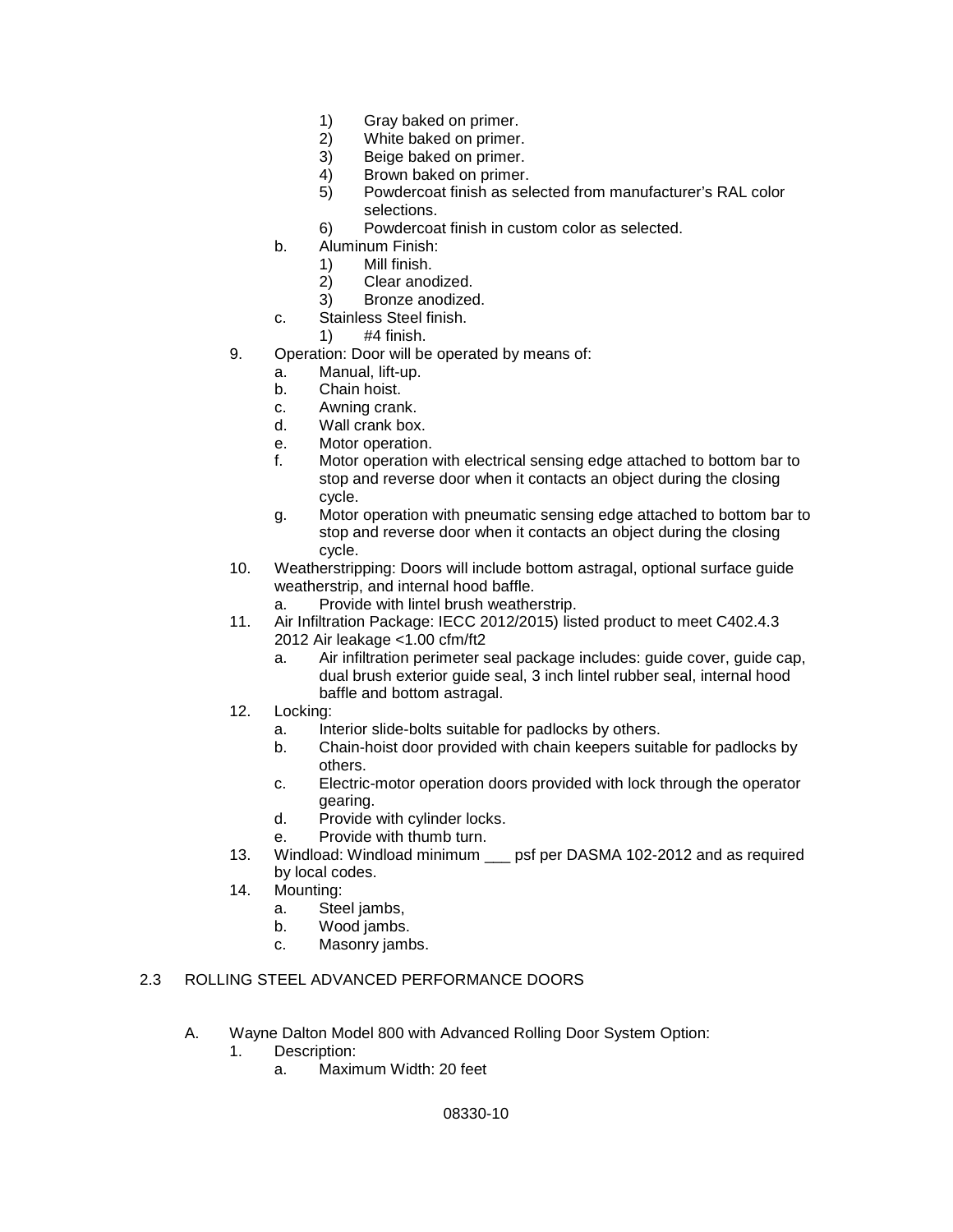- b. Maximum Height: 20 feet
- 2. Curtain: composed of interlocking roll-formed slats.
	- a. Slat Profiles/Material:
		- 1) No. 14 Flat-faced slat.
			- (a) 22-gauge steel.
				- (b) 20-gauge steel.
				- (c) 18-gauge steel.
				- (d) 22-gauge stainless steel.
				- (e) 20-gauge stainless steel.
				- $(f)$  16-gauge (.050 inch) B&S aluminum.
		- 2) For fenestrated service doors, provide slats with 5 inch by 3/4 inch uniformly spaced openings.
		- 3) Vision Lite: Provide with 5 inch by 3/4 inch uniformly spaced openings, with 1/16 inch clear plastic.
		- 4) Ends of alternate slats fitted with malleable iron endlocks/windlocks.
	- b. Curtain Finish:
		- 1) Galvanized steel with polyester top coat in choice of:
			- (a) Gray.
			- (b) Beige.
			- (c) White.
			- (d) Powder coat with hardening additive, color as selected by the Architect.
		- 2) Aluminum: Clear or bronze anodized.
- 3. Bottom Bar: Consists of two equal angles, 0.12 inch minimum thickness, to stiffen curtain, incorporating a 2-wire, self-monitoring, fail safe, electric sensing edge. Angle shall be:
	- a. Steel factory painted black.
	- b. Steel with standard powder coat, color as selected by Architect.
	- c. Stainless steel.
- 4. Guides: Three piece structural angle guide assembly forming a slot to retain curtains in guides.
	- a. Structural grade, three angle assembly fabricated of:
		- 1) Steel factory painted black.
		- 2) Steel with standard powder coat, to match curtain.
		- 3) Stainless steel.
	- b. Provide with integral windlock bars when size or wind loading requires.
	- c. Removable bottom bar stops.
- 5. Brackets: Design to enclose ends of coil and provide support for counterbalance pipe at each end. Fabricate of steel plates, with permanently sealed ball bearings. Brackets shall be black painted steel. Thickness shall be:
	- a. 3/16 inch minimum.
	- b. 1/4 inch minimum.
- 6. Door Roll: Directly driven, springless roll shall be steel tube with integral shafts, keyed on the Drive End and supported by self-aligning sealed bearings. Door shall not require any counterbalance device.
- 7. Hood: Hood to enclose curtain coil and counterbalance mechanism. Hood fabricated of sheet metal, flanged at top for attachment to header and flanged at bottom to provide longitudinal stiffness.
	- a. Fabricate of:
		- 1) Minimum 22-gauge B&S aluminum.
		- 2) Minimum 24-gauge galvanized steel.
			- Minimum 24-gauge stainless steel.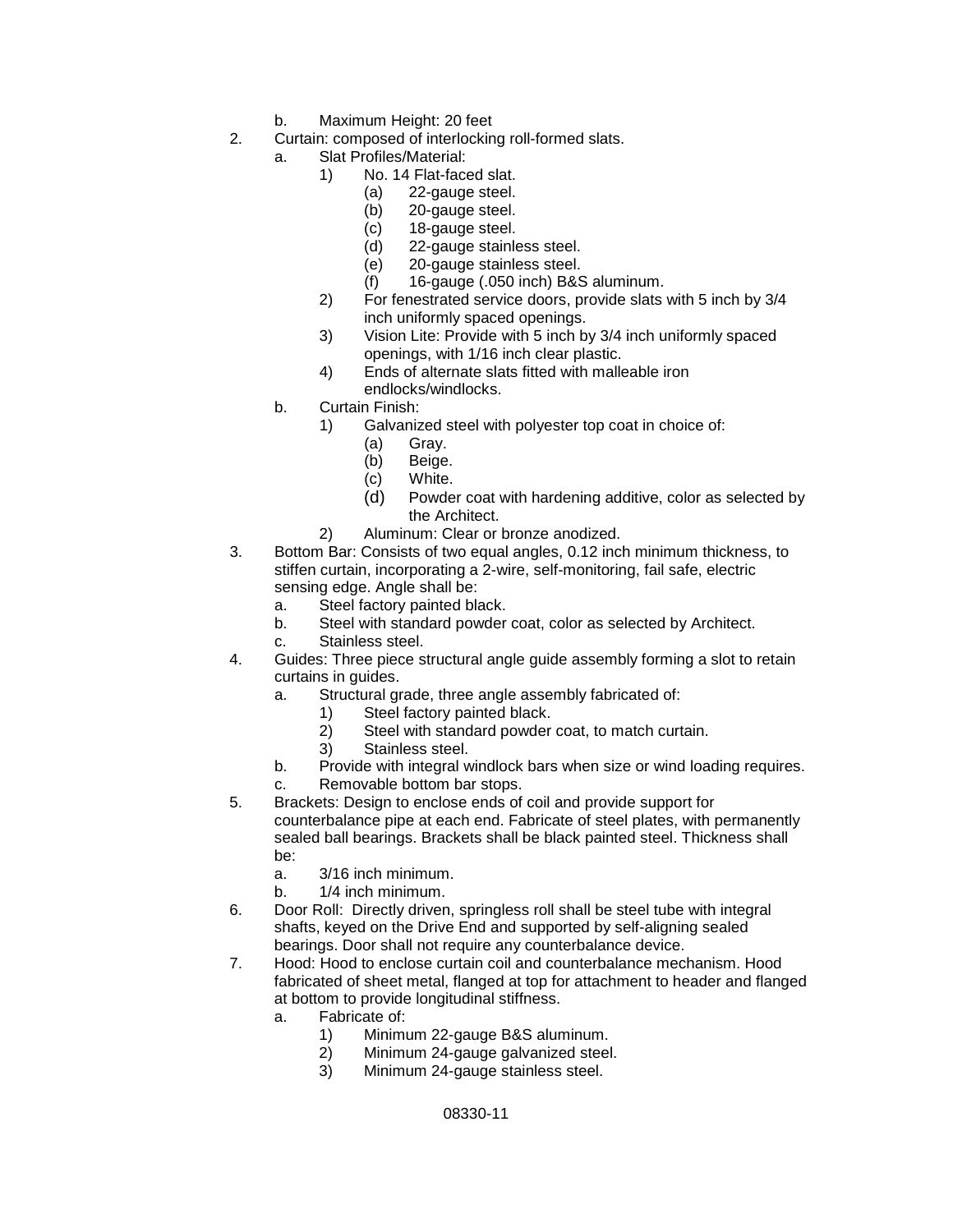- b. Hood Finish:
	- 1) Galvanized steel with polyester top coat in choice of:
		- (a) Gray.
		- (b) Beige.
		- (c) White.
		- (d) Color as selected by the Architect.
	- 2) Aluminum: Clear or bronze anodized.
- 8. Control Panel: Provide electronic Variable Frequency drive controller with microprocessor self-diagnostics. LCD readout indicates door action, alarm conditions, and fault conditions. Timer to close programming options and nonresettable cycle counter are included. Enclosure is NEMA 4X rated. Control system is UL508A certified. The junction box is IP67 rated.
- 9. Motor: Direct drive, hypoid gear motor/brake assembly sized for openings. Provide with a manual hand crank for operation during power outages. Operator and drive assembly is factory pre-assembled and provided with low voltage factory wiring with quick connect wiring harnesses where applicable.
	- a. Opening Speed: 20 inches per second.
	- b. Closing Speed: 12 inches per second.
	- c. Electrical Characteristics: 208/230V AC, three phase per motor/drive.
	- d. Electrical Characteristics: 460V AC, three phase per motor/drive.
	- e. Left hand mount.
	- f. Right hand mount.
- 10. Safety Devices: Provide door with following safety devices:
	- a. Photoelectric sensors that cast an invisible beam across the door opening and reverses the downward motion of the door when an object enters the path of the beam.
	- b. Self-monitoring 2-wire, electric fail-safe sensing edge reverses downward motion upon impact.
	- c. Drop stop device eliminates uncontrolled curtain travel independent of other safeties.
- 11. Actuators:
	- a. One Open/Close/Stop push button station incorporated into Control Panel.
	- b. Loop detectors.
	- c. Radio control.
	- d. Interior Push buttons.
	- e. Exterior Push buttons.
	- f. Interior Key switch.
	- g. Exterior Key switch.
	- h. Motion detectors.
	- i. Warning light.
	- j. Horns and/or strobes.
	- k. Second set of photoelectric sensors.
- 12. Weatherstripping: Bottom astragal, optional high usage guide wear strip.
- 13. Windload Design:
	- a. Standard windload shall be 20 PSF.
	- b. Miami-Dade County NOA .
	- c. FBC certification FL# \_\_\_.
- 14. Mounting:
	- a. Steel jambs,
	- b. Wood jambs.
	- c. Masonry jambs.
- B. Wayne Dalton Model 800C Insulated with Advanced Rolling Door System Options: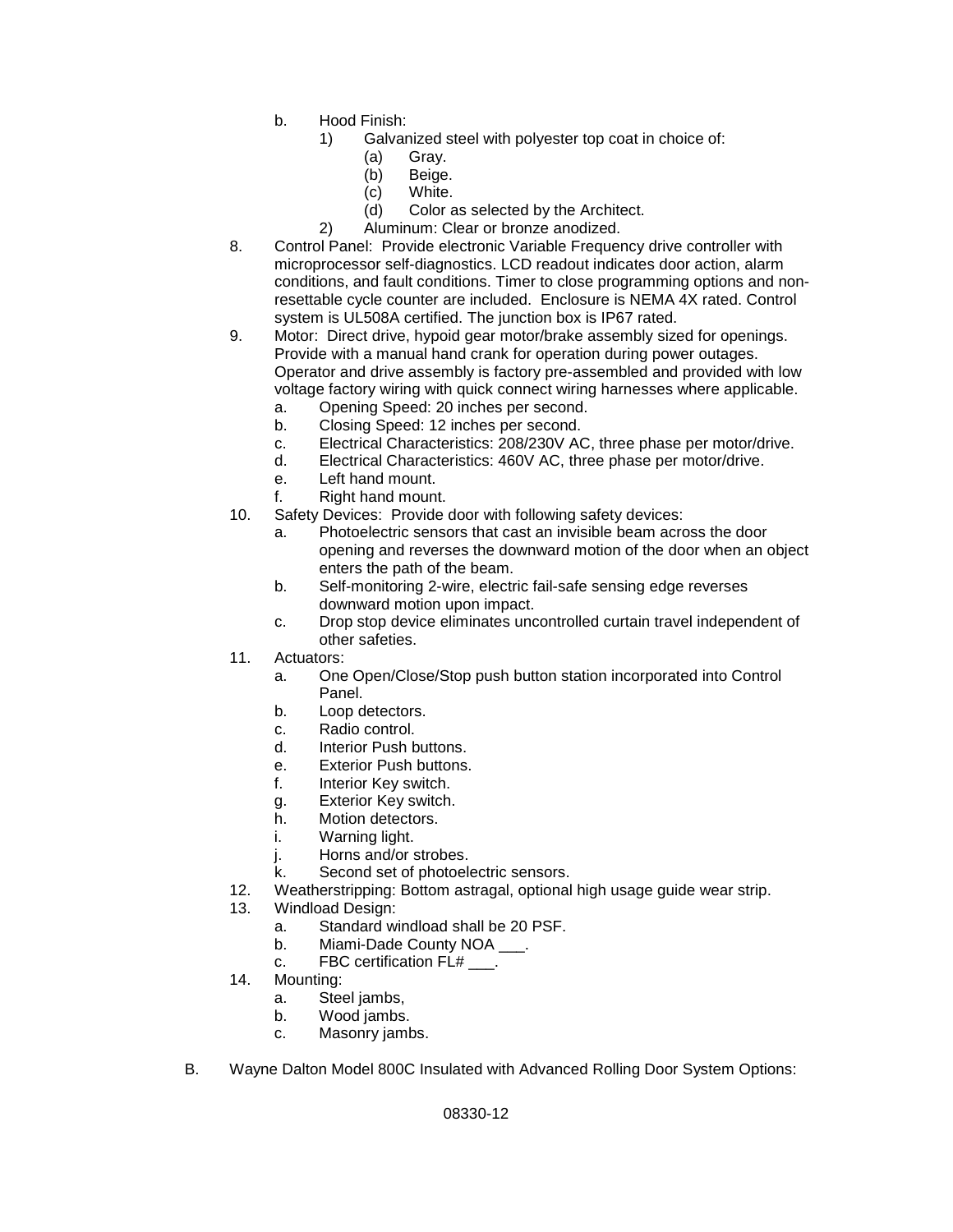- 1. Description:
	- a. Maximum Width: 20 feet
	- b. Maximum Height: 20 feet<br>c. ASTM E 413 Sound trans
	- ASTM E 413 Sound transmission class acoustical performance value  $=$ STC 22.
- 2. Curtain: composed of interlocking roll-formed slats.
	- a. Slat Profiles/Material:
		- 1) No. 34 Flat-faced slat. The area between the #34 exterior slat and the back slat filled with polyurethane insulation, R-value of  $7.7$  (U = 0.15).
			- (a) 22-gauge galvanized steel with 24-gauge back.
			- (b) 20-gauge galvanized steel with 24-gauge back.
			- (c) 18-gauge galvanized steel with 24-gauge back.
			- (d) 22-gauge stainless steel with 24-gauge steel back.
			- (e) 20-gauge stainless steel with 24-gauge steel back.
			- (f) 16-gauge (.050 inch) B&S aluminum with 22-gauge (.025 inch) aluminum back.
		- 2) Insulated Vision Lites: Provide with 5 inch by 3/4 inch uniformly spaced openings, with 1/16 inch clear plastic.
		- 3) Ends of alternate slats fitted with malleable iron endlocks/windlocks.
	- b. Curtain Finish:
		- 1) Galvanized steel with polyester top coat in choice of:
			- (a) Gray.
			- (b) Beige.
			-
			- (c) White.<br>(d) Color a Color as selected by the Architect.
		- 2) Aluminum: Clear or bronze anodized.
- 3. Bottom Bar: Consists of two equal angles, 0.12 inch minimum thickness, to stiffen curtain, incorporating a 2-wire, self-monitoring, fail safe, electric sensing edge. Angle shall be:
	- a. Steel factory painted black.
	- b. Steel with standard powder coat, color as selected by Architect.
	- c. Stainless steel.
- 4. Guides: Three piece structural angle guide assembly forming a slot to retain curtains in guides.
	- a. Structural grade, three angle assembly fabricated of:
		- 1) Steel factory painted black.
		- 2) Steel with standard powder coat, to match curtain.
		- 3) Stainless steel.
	- b. Provide with integral windlock bars when size or wind loading requires.
	- c. Removable bottom bar stops.
- 5. Brackets: Design to enclose ends of coil and provide support for counterbalance pipe at each end. Fabricate of steel plates, with permanently sealed ball bearings. Brackets shall be black painted steel. Thickness shall be:
	- a. 3/16 inch minimum.
	- b. 1/4 inch minimum.
- 6. Door Roll: Directly driven, springless roll shall be steel tube with integral shafts, keyed on the Drive End and supported by self-aligning sealed bearings. Door shall not require any counterbalance device.
- 7. Hood: Hood to enclose curtain coil and counterbalance mechanism. Hood fabricated of sheet metal, flanged at top for attachment to header and flanged at bottom to provide longitudinal stiffness.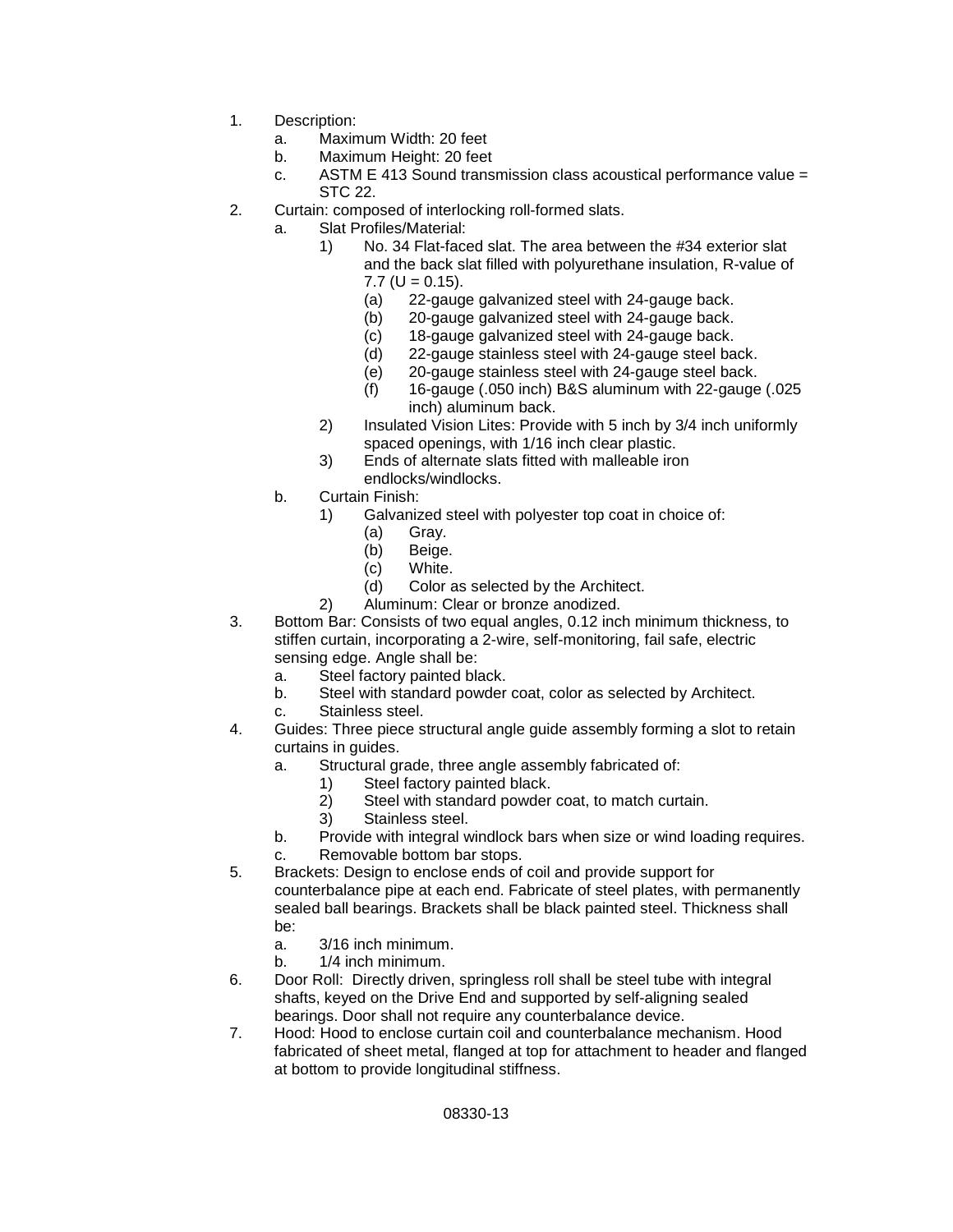- a. Fabricate of:
	- 1) Minimum 22-gauge B&S aluminum.
	- 2) Minimum 24-gauge galvanized steel.<br>3) Minimum 24-gauge stainless steel.
	- Minimum 24-gauge stainless steel.
- b. Hood Finish:
	- 1) Galvanized steel with polyester top coat in choice of:
		- (a) Gray.
		- (b) Beige.
		- (c) White.
		- (d) Color as selected by the Architect.
	- 2) Aluminum: Clear or bronze anodized.
- 8. Control Panel: Provide electronic Variable Frequency drive controller with microprocessor self-diagnostics. LCD readout indicates door action, alarm conditions, and fault conditions. Timer to close programming options and nonresettable cycle counter are included. Enclosure is NEMA 4X rated. Control system is UL508A certified. The junction box is IP67 rated.
- 9. Motor: Direct drive, hypoid gear motor/brake assembly sized for openings. Provide with a manual hand crank for operation during power outages. Operator and drive assembly is factory pre-assembled and provided with low voltage factory wiring with quick connect wiring harnesses where applicable. a. Opening Speed: 20 inches per second.
	-
	- b. Closing Speed: 12 inches per second.
	- c. Electrical Characteristics: 208/230V AC, three phase per motor/drive.
	- d. Electrical Characteristics: 460V AC, three phase per motor/drive.
	- e. Left hand mount.
	- f. Right hand mount.
- 10. Safety Devices: Provide door with following safety devices:
	- a. Photoelectric sensors that cast an invisible beam across the door opening and reverses the downward motion of the door when an object enters the path of the beam.
	- b. Self-monitoring 2-wire, electric fail-safe sensing edge reverses downward motion upon impact.
	- c. Drop stop device eliminates uncontrolled curtain travel independent of other safeties.
- 11. Actuators:
	- a. One Open/Close/Stop push button station incorporated into Control Panel.
	- b. Loop detectors.
	- c. Radio control.
	- d. Interior Push buttons.
	- e. Exterior Push buttons.<br>f. Interior Kev switch.
	- Interior Key switch.
	- g. Exterior Key switch.
	- h. Motion detectors.
	- i. Warning light.
	- j. Horns and/or strobes.
	- k. Second set of photoelectric sensors.
- 12. Weatherstripping: Bottom astragal, optional high usage guide wear strip, and internal neoprene hood baffle.
- 13. Windload Design:
	- a. Standard windload shall be 20 PSF.
	- b. Miami-Dade County NOA \_\_\_\_.
	- c. FBC certification FL# \_\_\_.
- 14. Mounting: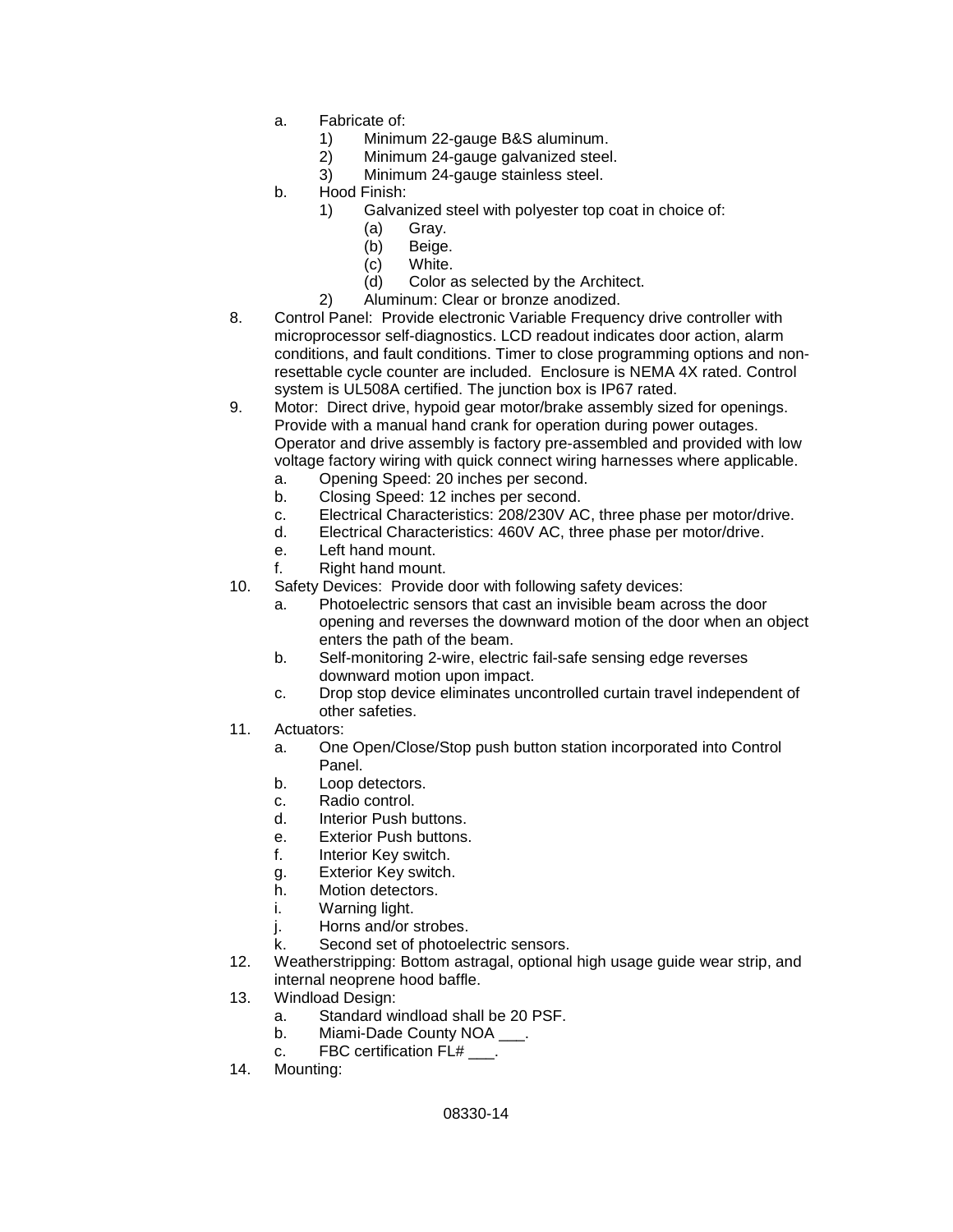- a. Steel jambs,
- b. Wood jambs.
- c. Masonry jambs.

# 2.4 ROLLING STEEL FIRE DOORS

- A. Wayne Dalton FireStar 700 Rolling Steel Fire Door
	- 1. Description:
		- a. Maximum Width: 36 feet 0 inches<br>b. Maximum Height: 28 feet 0 inches
		- Maximum Height: 28 feet 0 inches
		- c. Fire Labeled: Yes
		- d. Windload Rated:
	- 2. Curtain: composed of interlocking roll-formed slats.
		- a. Slat Profiles/Material:
			- 1) No. 4 Curved-faced single crown slat.
				- (a) 18-gauge steel.
				- (b) 20-gauge steel.
				- (c) 22-gauge steel.
				- (d) 18-gauge stainless steel.
				- (e) 20-gauge stainless steel.
				- (f) 22-gauge stainless steel.
			- 2) No. 14 Flat-faced slat.
				- (a) 18-gauge steel.
					- (b) 20-gauge steel.
					- (c) 22-gauge steel.
					- (d) 18-gauge stainless steel.
					- (e) 20-gauge stainless steel.
					- (f) 22-gauge stainless steel.
			- 3) No. 2 Curved-faced single crown slat.
				- (a) 20-gauge steel.
				- (b) 22-gauge steel.
				- (c) 20-gauge stainless steel.
				- (d) 22-gauge stainless steel.
			- 4) No. 17 Flat-faced slat.
				- (a) 20-gauge steel.
				- (b) 22-gauge steel.
				- (c) 20-gauge stainless steel.
				- (d) 22-gauge stainless steel.
		- b. Ends of alternate slats fitted with metal endlocks/windlocks.
	- 3. Bottom Bar: Consists of two equal angles, 0.12 inch minimum thickness, to stiffen curtain. Angle shall be:
		- a. Steel.
		- b. Stainless steel.
	- 4. Guides:
		- a. Three structural angle guide assembly fabricated of:
			- 1) Steel.
			- 2) Stainless steel.
		- b. Provide with integral windlock bars and removable bottom bar stops.
	- 5. Brackets: Design to enclose ends of coil and provide support for counterbalance pipe at each end. Fabricate of steel plates, with permanently sealed ball bearings. Thickness shall be:
		- a. 3/16 inch minimum.
		- b. 1/4 inch minimum.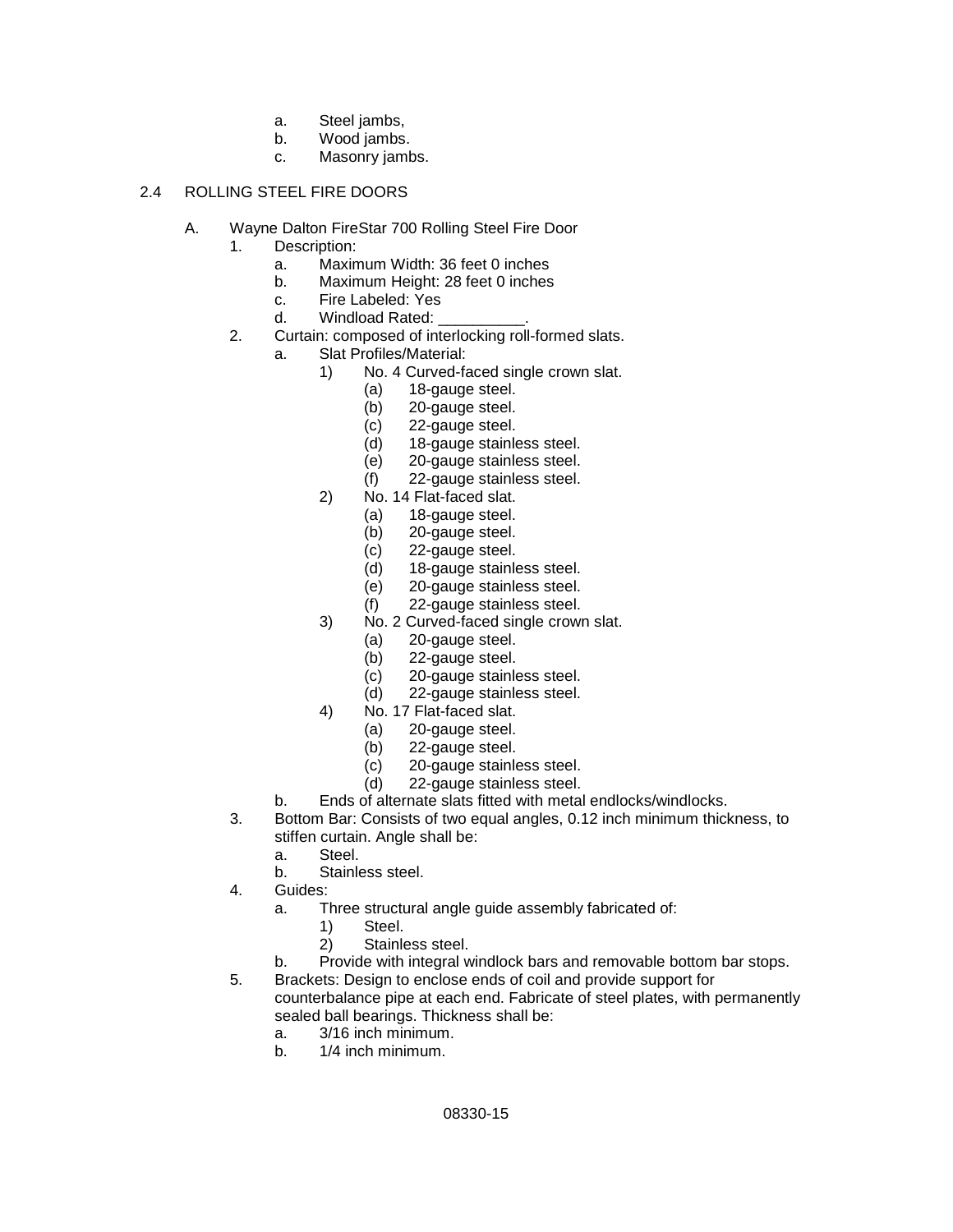- 6. Counterbalance: Curtain to be coiled on a pipe of sufficient size to carry door load with deflection not to exceed 0.033 inch per foot of door span. Curtain to be correctly balanced by helical springs, oil tempered torsion type. Cast iron barrel plugs will be used to anchor springs to tension shaft and pipe.
- 7. Hood: Hood to enclose curtain coil and counterbalance mechanism. Hood fabricated of sheet metal, flanged at top for attachment to header and flanged at bottom to provide longitudinal stiffness. Provide all FM hoods with a steel hood baffle. Fabricate of:
	- a. Minimum 24-gauge galvanized steel.
	- Minimum 24-gauge stainless steel.
- 8. Finish: Shop coat of rust inhibitive primer on non-galvanized surfaces and operating mechanisms. Guides and bracket plates will be coated with a flat black prime paint.
	- a. Galvanized Steel:
		- 1) Gray baked on primer.<br>2) White baked on primer
		- White baked on primer.
		- 3) Beige baked on primer.
		- 4) Brown baked on primer.
		- 5) Powdercoat finish as selected from manufacturer's RAL color selections.
		- 6) Powdercoat finish in custom color as selected.
	- b. Stainless Steel finish.
		- 1) #4 finish.
- 9. Operation: Door will be operated by means of:
	- a. Chain hoist.
	- b. Awning crank.
	- c. Motor operation.
	- d. Motor operation with electrical sensing edge attached to bottom bar to stop and reverse door when it contacts an object during the closing cycle.
	- e. Motor operation with pneumatic sensing edge attached to bottom bar to stop and reverse door when it contacts an object during the closing cycle.
- 10. Governor: If required by the size for chain hoist or motor driven doors, provide a viscous governor to regulate the rate of descent of door in a quiet manner. Use an engagement type that is not engaged during normal door operation, but after cable release, will retard the speed during automatic door closure to under 24 inches per second and not less than 6 inches per second per NFPA 80.
- 11. Label: Provide rolling fire doors certified with the following listing.
	- a. UL 3-Hour Class A Label for installation on masonry or steel jamb walls (face mounted). Door may be welded to the face of steel jambs.
	- b. ULC 3-Hour Class A Label for installation on masonry or steel jamb walls (face mounted). Door may be welded to the face of steel jambs.
	- c. FM 3-Hour Class A Label for masonry or concrete walls, steel wall jambs or with steel tubes set against fire walls (masonry or nonmasonry construction).
	- d. UL 1-1/2-Hour Class B Label for installation in non-masonry walls, face mounted or between jambs.
	- e. ULC 1-1/2-Hour Class B Label for installation in non-masonry walls, face mounted or between jambs.
	- f. FM 3/4-Hour Class B Label when installed on fire-rated gypsum dry walls.
- 12. Mounting: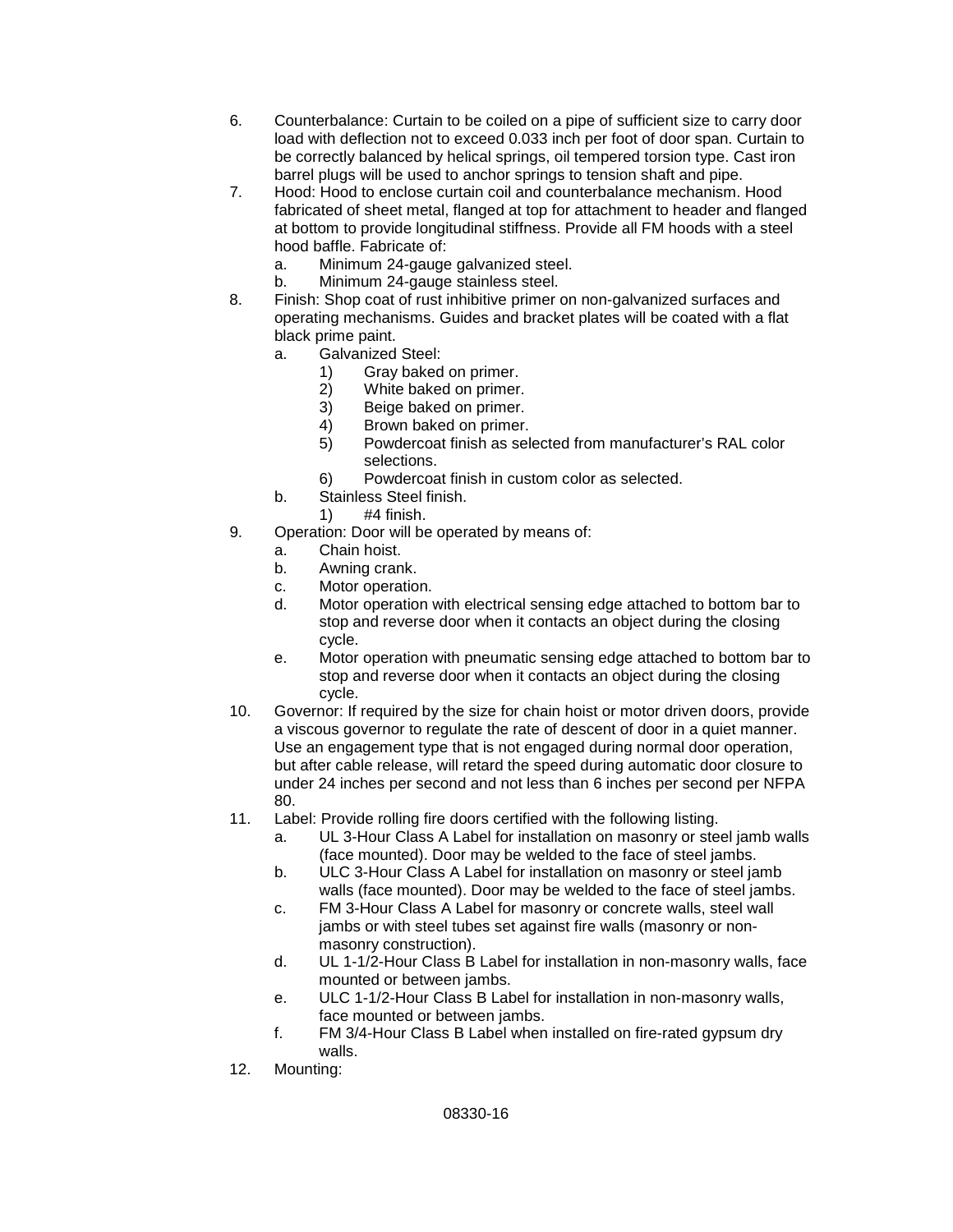- a. Steel jambs,
- b. Fire Rated wood jambs.
- c. Fire Rated drywall over minimum 16-gauge steel stud jambs.<br>d. Masonry jambs
- Masonry jambs.
- B. Wayne Dalton FireStar 700C Insulated Rolling Steel Fire Door:
	- 1. Description:
		- a. Maximum Width: 24 feet
		- b. Maximum Height: 24 feet
		- c. Fire Labeled: Yes
		- d. Windload Rated:
	- 2. Curtain: composed of interlocking roll-formed slats.
		- a. Slat Profiles/Material:
			- 1) No. 34 Flat-faced slat. Area between the #34 exterior slat and the back slat filled with non-combustible mineral wool insulation with 0 flame spread, 0 smoke development, providing an R-value of  $5 (U = 0.2)$ .
				- (a) 22-gauge galvanized steel front and 24-gauge backer.
				- (b) 20-gauge galvanized steel front and 24-gauge backer.
				- (c) 18-gauge galvanized steel front and 24- gauge backer.
				- (d) 22-gauge stainless steel slats with 24-gauge backer.
				- (e) 20-gauge stainless steel slats with 24-gauge backer.
				- (f) 18-gauge stainless steel slats with 24-gauge backer.
		- b. Ends of alternate slats fitted with metal endlocks/windlocks.
	- 3. Bottom Bar: Consists of two equal angles, 0.12 inch minimum thickness, to stiffen curtain. Angle shall be:
		- a. Steel.
		- b. Stainless steel.
	- 4. Guides:
		- a. Three structural angle guide assembly fabricated of:
			- 1) Steel.<br>2) Staink
			- Stainless steel.
		- b. Provide with perimeter brush seals to reduce smoke/air infiltration around door opening
	- 5. Brackets: Design to enclose ends of coil and provide support for counterbalance pipe at each end. Fabricate of steel plates, with permanently sealed ball bearings. Thickness shall be:
		- a. 3/16 inch minimum.
		- b. 1/4 inch minimum.
	- 6. Counterbalance: Curtain to be coiled on a pipe of sufficient size to carry door load with deflection not to exceed 0.033 inch per foot of door span. Curtain to be correctly balanced by helical springs, oil tempered torsion type. Cast iron barrel plugs will be used to anchor springs to tension shaft and pipe.
	- 7. Hood: Hood to enclose curtain coil and counterbalance mechanism. Hood fabricated of sheet metal, flanged at top for attachment to header and flanged at bottom to provide longitudinal stiffness. Provide all FM hoods with a steel hood baffle. Fabricate of:
		- a. Minimum 24-gauge galvanized steel.
		- b. Minimum 24-gauge stainless steel.
	- 8. Finish: Shop coat of rust inhibitive primer on non-galvanized surfaces and operating mechanisms. Guides and bracket plates will be coated with a flat black prime paint.
		- a. Galvanized Steel:<br>1) Gray baked
			- Gray baked on primer.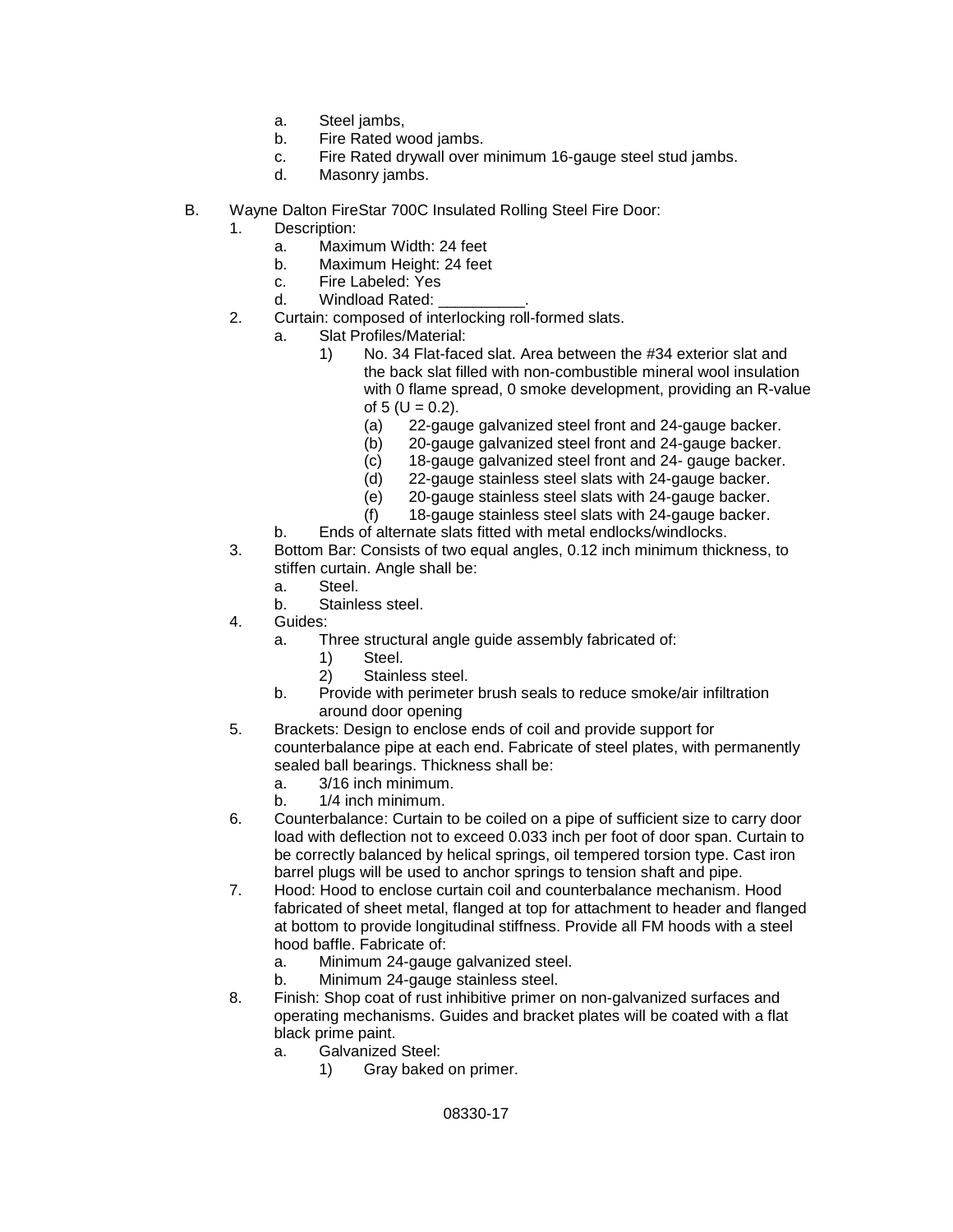- 2) White baked on primer.
- 3) Beige baked on primer.
- 4) Brown baked on primer.
- 5) Powdercoat finish as selected from manufacturer's RAL color selections.
- 6) Powdercoat finish in custom color as selected.
- b. Stainless Steel finish.
	- 1) #4 finish.
- 9. Operation: Door will be operated by means of:
	- a. Chain hoist.
	- b. Awning crank.
	- c. Motor operation.
	- d. Motor operation with electrical sensing edge attached to bottom bar to stop and reverse door when it contacts an object during the closing cycle.
	- e. Motor operation with pneumatic sensing edge attached to bottom bar to stop and reverse door when it contacts an object during the closing cycle.
- 10. Governor: If required by the size for chain hoist or motor driven doors, provide a viscous governor to regulate the rate of descent of door in a quiet manner. Use an engagement type that is not engaged during normal door operation, but after cable release, will retard the speed during automatic door closure to under 24 inches per second and not less than 6 inches per second per NFPA 80.
- 11. Label: Provide rolling fire doors certified with the following listing.
	- a. UL 3-Hour Class A Label for installation on masonry or steel jamb walls (face mounted). Door may be welded to the face of steel jambs.
	- b. ULC 3-Hour Class A Label for installation on masonry or steel jamb walls (face mounted). Door may be welded to the face of steel jambs.
	- c. FM 3-Hour Class A Label for masonry or concrete walls, steel wall jambs or with steel tubes set against fire walls (masonry or nonmasonry construction).
	- d. UL 1-1/2-Hour Class B Label for installation in non-masonry walls, face mounted or between jambs.
	- e. ULC 1-1/2-Hour Class B Label for installation in non-masonry walls, face mounted or between jambs.
	- f. FM 3/4-Hour Class B Label when installed on fire-rated gypsum dry walls.
- 12. Mounting:
	- a. Steel jambs,
	- b. Fire Rated wood jambs.
	- c. Fire Rated drywall over minimum 16-gauge steel stud jambs.
	- d. Masonry jambs.

# 2.5 OVERHEAD COILING SECURITY SHUTTERS

- A. Aluminum Security Shutter: Wayne Dalton, Model 523.
	- 1. Wall Mounting Condition:
		- a. Face-of-wall mounting.
		- b. Between jambs mounting.
	- 2. Curtain: Interlocking extruded aluminum slats constructed of .05 inch aluminum. Nickel plated, steel screws and end locks to retain curtain within guides and prevent lateral movement. Over 16 feet wide will come standard with plastic roller retainers to strengthen curtain.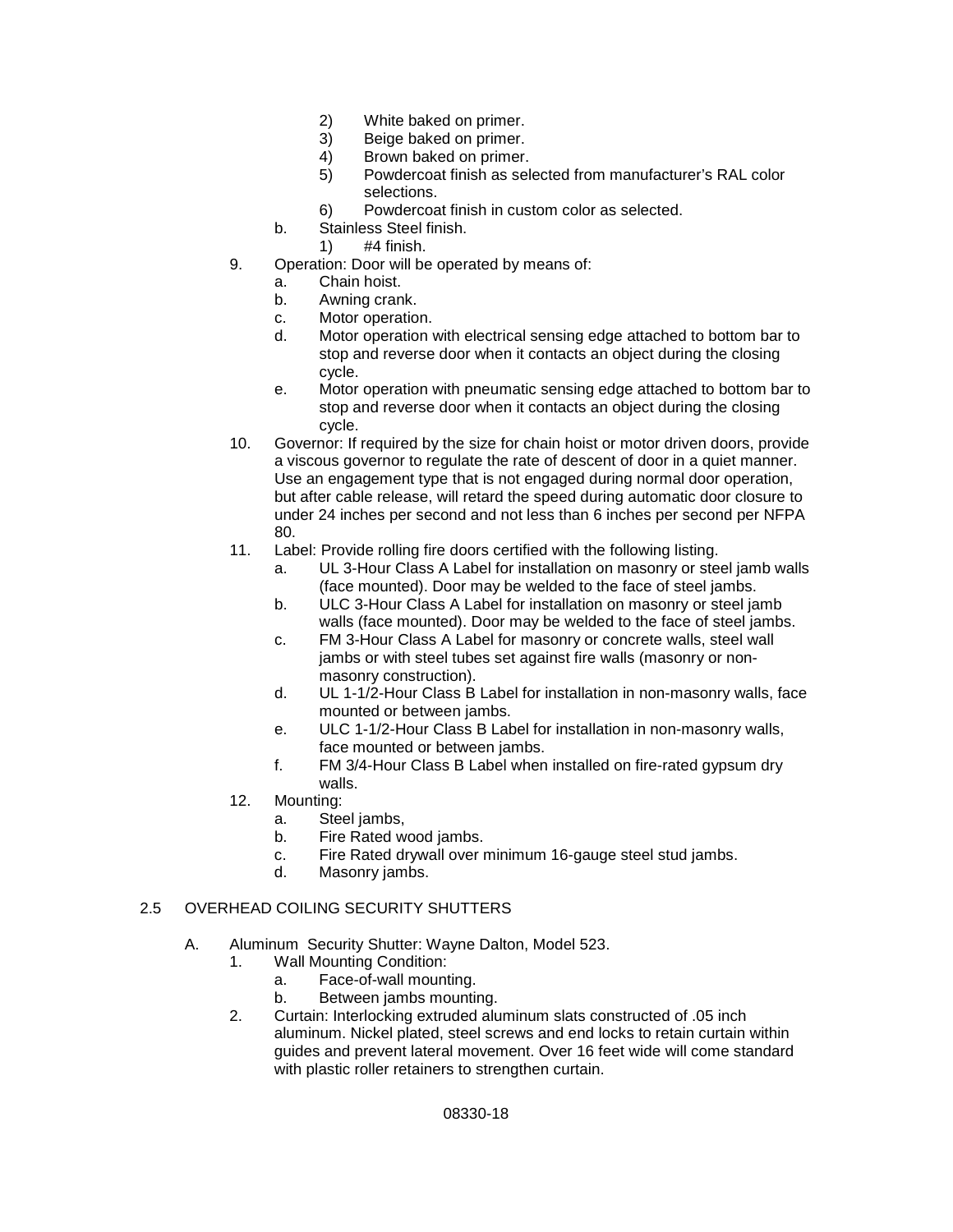- 3. Fenestration/Perforation:
	- a. Open fenestration 1 inch by 1 inch; 0.5 inch uniformly spaced openings; full curtain.
	- b. Perforation full curtain.
	- c. Partial open fenestration, 1 inch by 1 inch; 0.5 inch uniformly spaced openings; Height of curtain segment to be fenestrated as indicated on the Drawings.
	- d. Partial perforation, height of curtain segment to be perforated as indicated on the Drawings.
- 4. Finish:
	- a. Powder Coat:
		- 1) Silver powder coat to match look of clear anodized aluminum.<br>2) Bronze powder coat to match look of bronze anodized.
		- 2) Bronze powder coat to match look of bronze anodized.
		- 3) White.<br>4) Almone
		- 4) Almond.
		- 5) Powdercoat color as selected by the Architect.
	- b. Powder Coat: Wood Grain
		- 1) Natural Pine.
		- 2) Rustic Alder.
		- 3) Barrel Oak.
		- 4) Dark Barrel Oak.
		- 5) Golden Maple.
		- 6) Winchester Cherry.
	- c. Powder Coat: Custom Image:
		- 1) Powder coat base on both sides of curtain, bottom bar, guides, brackets, hood; custom supplied image on one side of curtain.
- 5. Bottom Bar and Locking:
	- a. Aluminum compact bottom bar with vinyl bulb seal with coil side left and right slide locks. Powder coat to match curtain color selection. (standard).
	- b. Aluminum compact bottom bar with vinyl bulb seal with padlock-able non-coil side left and right slide locks. Powder coat to match curtain color selection.
	- c. Tubular aluminum cylinder locking bottom bar with weatherstrip. Requires 1.5 inch by 3 inch wall tubes for face of wall mount.
	- d. Aluminum compact bottom bar with vinyl bulb seal; non-locking (select if motor operated). Motorized shutters do not require a lock.
	- e. Step angle attachment option.
- 6. Guides: Extruded aluminum channels with continuous PVC wear strips. Powder coat: color to match curtain.
- 7. Brackets: Steel plate to support counterbalance, curtain and hood. Powder coat to match curtain color selection.
- 8. Hood: aluminum two-piece square hood silver powder coated to match curtain color selection. Provided with intermediate support brackets as required.
- 9. Hood with brackets; box size to match manufacturer's recommendation on housing size based on door height.
- 10. Counterbalance: Extruded aluminum barrel housing counterbalance spring assembly.
- 11. Operation:
	- a. Manual push up.<br>b. Crank operation.
	- Crank operation.
	- c. Electric tube motor with crank for emergency egress manual override.
- 12. Electric Motor Operation: Provide UL listed electric operator, size as recommended by manufacturer: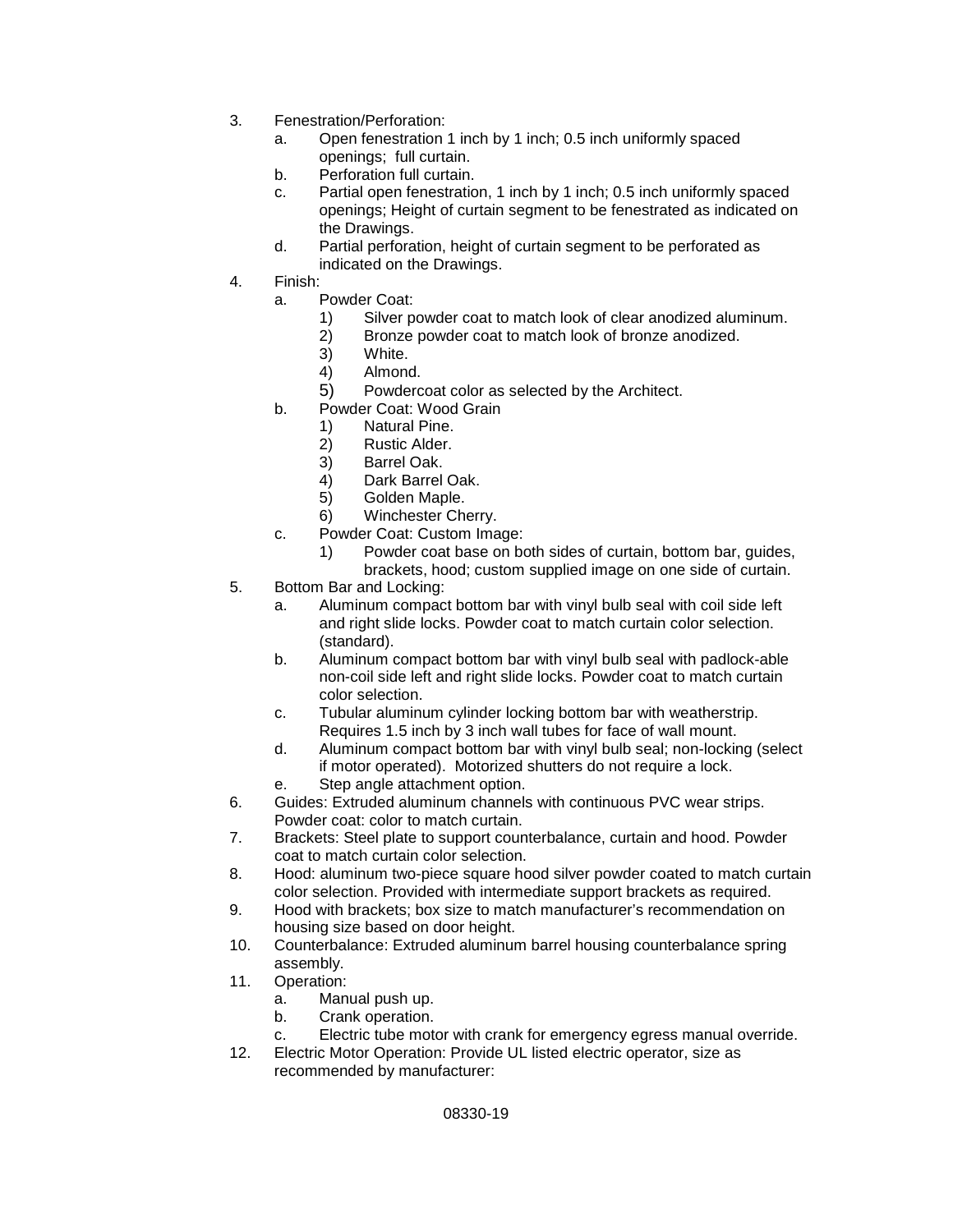- a. Operator Controls:
- b. Double throw hard wired wall switch.

# PART 3 EXECUTION

### 3.1 EXAMINATION

- A. Do not begin installation until substrates have been properly prepared.
- B. Examine conditions of substrates, supports, and other conditions under which this work is to be performed.
- C. If substrate preparation is the responsibility of another installer, notify Architect of unsatisfactory preparation before proceeding.

### 3.2 PREPARATION

- A. Clean surfaces thoroughly prior to installation.
- B. Prepare surfaces using the methods recommended by the manufacturer for achieving the best result for the substrate under the project conditions.

# 3.3 INSTALLATION

- A. Install in accordance with manufacturer's instructions.
- B. Install rolling fire doors in accordance with the manufacturer's instructions and in accordance with the requirements of the National Fire Protection Association Standard 80 (NFPA 80).
- C. Install door complete with necessary hardware, jamb and head mold strips, anchors, inserts, hangers, and equipment supports in accordance with final shop drawings, manufacturers instructions, and as specified herein.
- D. Fit, align and adjust rolling door assemblies level and plumb for smooth operation.
- E. Upon completion of final installation, lubricate, test and adjust doors to operate easily, free from warp, twist or distortion and fitting for entire perimeter.

# 3.4 TESTING

A. Drop-test rolling steel fire doors in accordance with NFPA 80 and witnessed, attesting to their successful operation at the time of installation.

#### 3.5 MAINTENANCE

A. Per NFPA 80, paragraph 15-2 4.3: All horizontal or vertical sliding and rolling fire doors shall be inspected and tested annually to check for proper operation and full closure. Resetting of the release mechanism shall be done in accordance with the manufacturers instructions. A written record shall be maintained by the building owner and made available to the authority having jurisdiction.